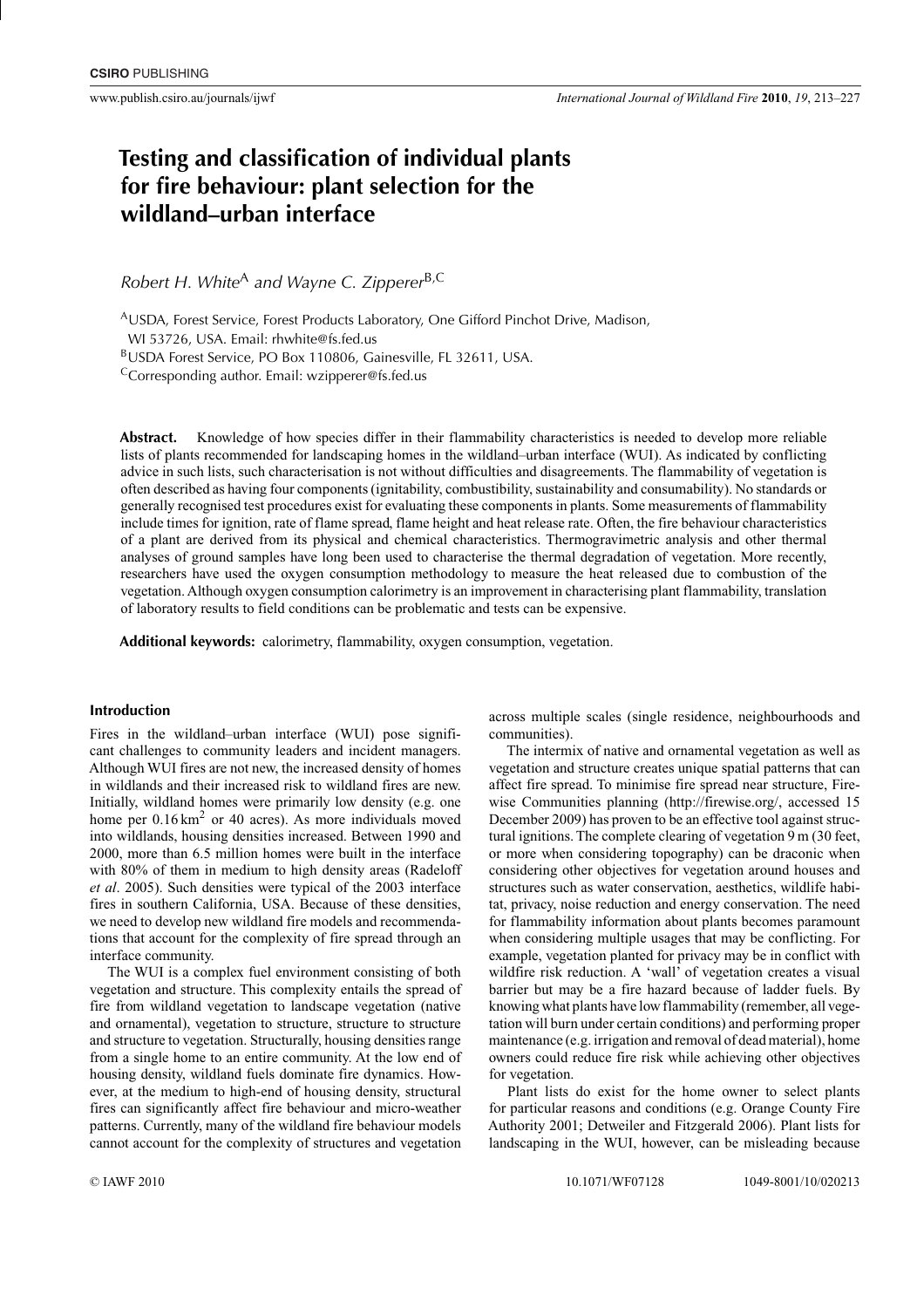#### **Table 1. Selected standard test methods for flammability and combustion properties of materials**

ASTM, ASTM International, West Conshohocken, PA, USA ([www.astm.org,](www.astm.org) accessed 16 December 2009); ISO, International Organization for Standardization, Geneva, Switzerland [\(www.iso.org,](www.iso.org) accessed 16 December 2009)

| Common name            | Organisation | Designation | Title of test standard                                                                                                                    |
|------------------------|--------------|-------------|-------------------------------------------------------------------------------------------------------------------------------------------|
| Oxygen bomb            | <b>ASTM</b>  | D 5865      | Test method for gross calorific value of coal and coke                                                                                    |
|                        | <b>ISO</b>   | 1716        | Reaction to fire tests for building products – determination of the heat of combustion                                                    |
| Ignition               | <b>ISO</b>   | 5657        | Reaction to fire tests – ignitability of building products using a radiant heat source                                                    |
| Mass loss calorimeter  | <b>ASTM</b>  | E 2102      | Test method for measurement of mass loss and ignitability for screening purposes using<br>a conical radiant heater                        |
| Oxygen Index           | <b>ASTM</b>  | D 2863      | Test method for measuring the minimum oxygen concentration to support candle-like<br>combustion of plastics (oxygen index)                |
| Cone calorimeter       | <b>ASTM</b>  | E 1354      | Test method for heat and visible smoke release rates for materials and products using an<br>oxygen consumption calorimeter                |
|                        | <b>ISO</b>   | 5660-1      | Reaction to fire tests – heat release, smoke development and mass loss rate – part 1.<br>Heat release rate (cone calorimeter method)      |
| Full-scale calorimeter | <b>ASTM</b>  | E 2067      | Practice of full-scale oxygen consumption calorimetry fire tests                                                                          |
| Furniture              | <b>ASTM</b>  | E 1822      | Test method for fire testing of stacked chairs                                                                                            |
| Room/corner            | <b>ASTM</b>  | E 2257      | Test method for room fire test of wall and ceiling materials and assemblies                                                               |
|                        | <b>ISO</b>   | 9705        | Fire tests – full scale room test for surface products                                                                                    |
| Micro-calorimeter      | <b>ASTM</b>  | D 7309      | Test method for determining flammability characteristics of plastics and other solid materials<br>using microscale combustion calorimetry |

they imply that species specific flammability is known. These lists often are based on anecdotal information, general knowledge of fire chiefs and landscape planners and responses of a congeneric. Lists are further compromised by the facts that there are no current standard for testing plant flammability and listing may have been based on other factors such as drought resistance.

In this paper, we address plant flammability. We review the different components of flammability as they apply to plants, look at different techniques to measure these components and discuss advantages and disadvantages of each technique, specifically oxygen consumption calorimetry because of its application for testing flammability of whole plants. Finally, we return to the issue of plant lists. Are they needed and if so, what form of standardisation may be needed to formalise lists.

# **Flammability**

## *What is flammability?*

Defining flammability has been a central tenet of fire research. What is it? What elements are important and how does one begin to measure it? When we think of flammability, the first criterion that comes to mind is the ease of or the delay of ignition.

Ignitability is often defined either as the minimum temperature or heat flux required for ignition or as how much time it takes a plant to ignite once it is exposed to an external heat source. Anderson (1970) defined ignitability as the ignition delay time and correlated this ignition delay time for different heat source intensity to the particular physical properties of density, specific heat and thickness. Behm *et al*. (2004*a*) associated ignitability with litter depth, height to lowest branch and foliar moisture content. Dimitrakopoulos and Papaioannou (2001) used time to ignition for a protocol to classify flammability of Mediterranean forest fuels. In their work on Australian vegetation, Gill and Moore (1996) used time to ignition to classify flammability of vegetation, but they also recognised, based on the work of Anderson (1970), the importance of combustibility and sustainability as components of flammability.

Combustibility reflects the rapidity with which a fire burns. The propensity to spread fire is a response often associated with flammability. In spread of flame tests, combustibility is reflected in the rapidity of the flame spread. Anderson (1970) suggested a correlation between combustibility and the specific burning time of a fuel, which was defined as the weight of the test sample divided by the maximum burning rate. Behm *et al*. (2004*a*) associated combustibility with energy content (i.e. heat of combustion), but the energy content itself does not provide an indicator of the rapidity of the combustion. In terms of fire tests, measurements of heat release and temperature as well as visual observations of the flames are all potential indicators of rapidity of combustion.

Sustainability measures how well the fire will continue to burn with or without the external heat source. Anderson (1970) suggested that sustainability could be related to how stable the burning rate remains. Mak (1988) used oxygen index tests (Table 1) as indicator of ignitability and sustainability. In the oxygen index test, the minimum oxygen concentration needed to support the candle-like combustion of the specimen is determined. It is reasonable to associate the standard test as an indicator of sustainability because the criterion for changing the oxygen level is sustained flaming of the specimen once the igniter is removed. Behm *et al*. (2004*a*) associated the fuel bed bulk density with sustainability. In terms of a fire test, the durations of the elevated temperatures and heat release as well as the duration of visual flaming are indicators of sustainability. The surface area burned and the gross volume consumed in the test are other possible indicators because they reflect combustion away from the area initially ignited. Heat of combustion and total heat release (i.e. the amount of energy available) are indicators of the ability of a material to sustain a fire. For tests in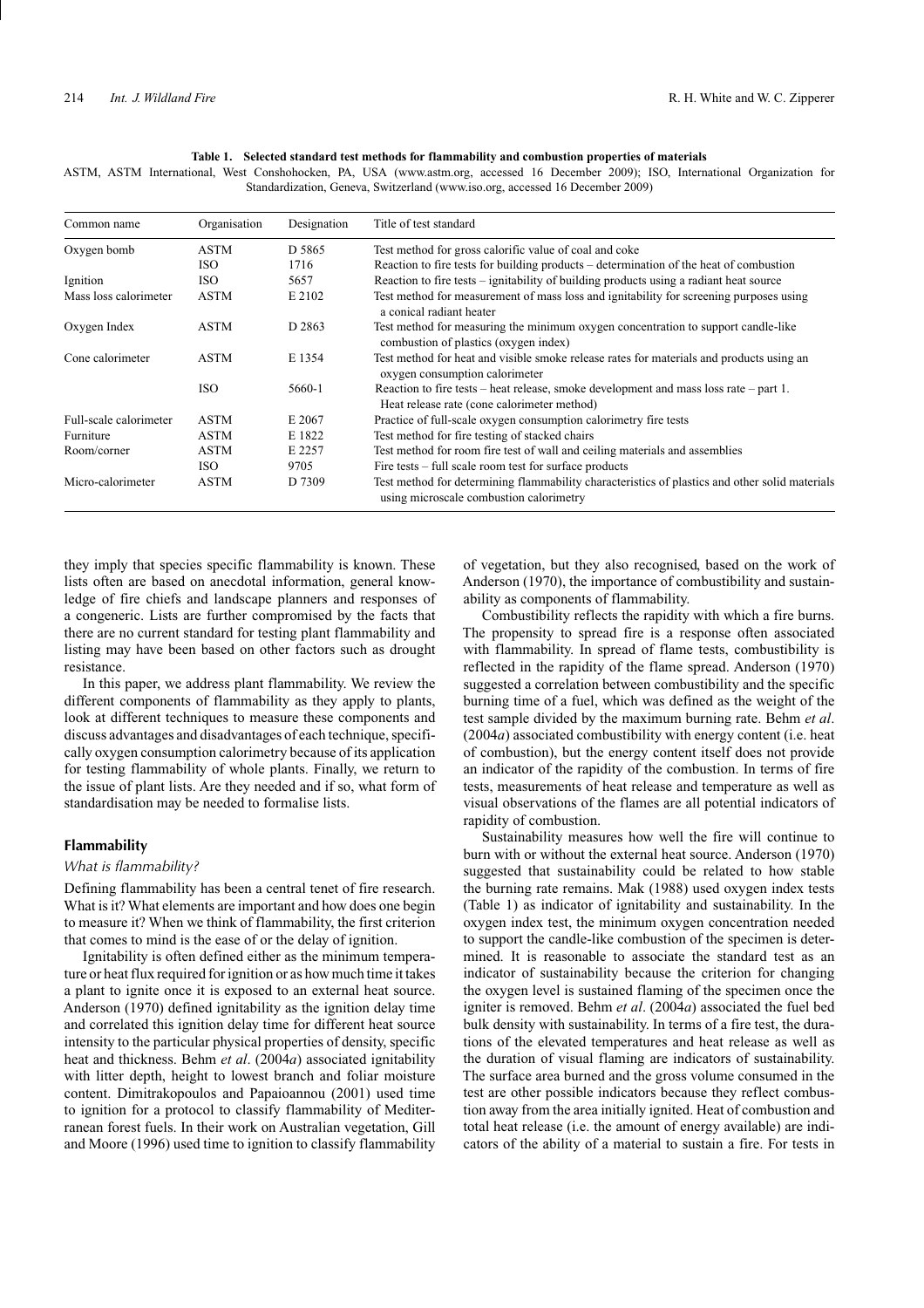| Components     | Definition                                                                     | Potential test responses                                                                                                                                                           |
|----------------|--------------------------------------------------------------------------------|------------------------------------------------------------------------------------------------------------------------------------------------------------------------------------|
| Ignitability   | Time until ignition once exposed to a heat source.                             | Ignition time<br>Critical temperature<br>Critical heat flux                                                                                                                        |
| Combustibility | Rapidity of the combustion after ignition                                      | Visual flame spread rate or height<br>Rate of temperature increase<br>Rate of heat release<br>Peak temperature and its time<br>Peak heat release rate and its time                 |
| Consumability  | Proportion of mass or volume consumed by combustion                            | Mass loss rate<br>Residual mass fraction                                                                                                                                           |
| Sustainability | Ability to sustain combustion once ignited, with or<br>without the heat source | Duration of visual flaming<br>Duration of elevated temperature<br>Duration of heat release<br>Area or volume consumed<br>Total heat released<br>Heat of combustion<br>Oxygen index |

**Table 2. Flammability components, their definitions and examples of fire test measurements** Flammability components and definitions from Anderson (1970) and Martin *et al*. (1994). Measurable test responses from fire testing of a plant sample

which the external heat source is removed, the dimensions and geometry of the test specimen are likely to be significant factors in the sustainability of the flames.

Martin *et al*. (1994) added a fourth component – consumability, which is how much of the plant will be consumed by the fire. This is reflected in the proportion of the original mass consumed by the combustion. Behm *et al*. (2004*a*) associated fine fuel biomass and volatile solids with consumability.

As noted by Martin *et al*. (1994), the nature of vegetation flammability means that ignitability impacts the other three components of combustibility, sustainability and consumability. Without ignition, the other three components are irrelevant. The lack of independence between the four components of flammability adds to the complexity of quantifying flammability and using test results or other measurements to develop a classification scheme.

Etlinger and Beall (2004) pointed out that the technique used to quantify flammability depends on the components being evaluated. For example, both ignition and sustainability are temporal measurements (Table 2). Consumption can be measured from various perspectives: the evaluation of physical structure and weight loss. These components are straightforward and can be duplicated in different settings. However, measuring combustion is more problematic and is dependent on the techniques used. In the hope of standardising the testing and classification of individual plants for fire behaviour, we have listed potential test responses for these four components of flammability (Table 2).

## *Factors affecting flammability*

As one might expect, flammability characteristics are affected by several factors which can be classified into two groups: (1) physical structure and components (e.g. branch size, leaf size and shape and retention of dead material); and (2) physiological or cellular elements (e.g. volatile oils and resins, moisture content, mineral content, lignin and waxes) (Table 3). From a physical perspective, surface area : volume ratio of fuel particles is often considered a significant factor in flammability (Fernandes and Rego 1998). Likewise, moisture content and the presence of flammable oils or resins significantly influence flammability components.

Doran *et al*. (2004) identified three levels of specimen: plant parts, whole plants and groups of plants. For whole plants, flammability depends on the physical arrangement of the plant biomass. Characteristics include branching patterns, deciduous *v.* evergreen, retention of dead biomass, foliage density and canopy volume (Table 3). The practical implication of the presence of flammable plants depends very much on the vertical and horizontal spacing, type of vegetation within groupings and the presence of other flammable material such as structures and mulches. Hence, flammability characteristics for a specific species are influenced not only by the species itself but also by the context of the environment containing it.

Realising the need to evaluate flammability characteristics more comprehensively, especially for landscape plants, Etlinger and Beall (2004) studied the characteristics for six species and identified that moisture content was the primary factor that influence flammability. Moisture content has been identified by other researchers as a key factor affecting flammability (see Albini 1980; Bilbao *et al*. 1996). Moisture content affects flammability, physically (increasing thermal capacity of the tissue) and chemically (inhibiting the flaming combustion process) (Etlinger and Beall 2004).

In a study on seasonal changes in flammability of Mediterranean species,Alessio *et al*. (2008) concluded that flammability strictly depended on the leaf water availability. Other influences included content and emissions of volatile terpenes. Although other authors (e.g. Gill and Moore 1996) observed mineral content to influence flammability, Etlinger and Beall (2004) saw no effect with the species they tested.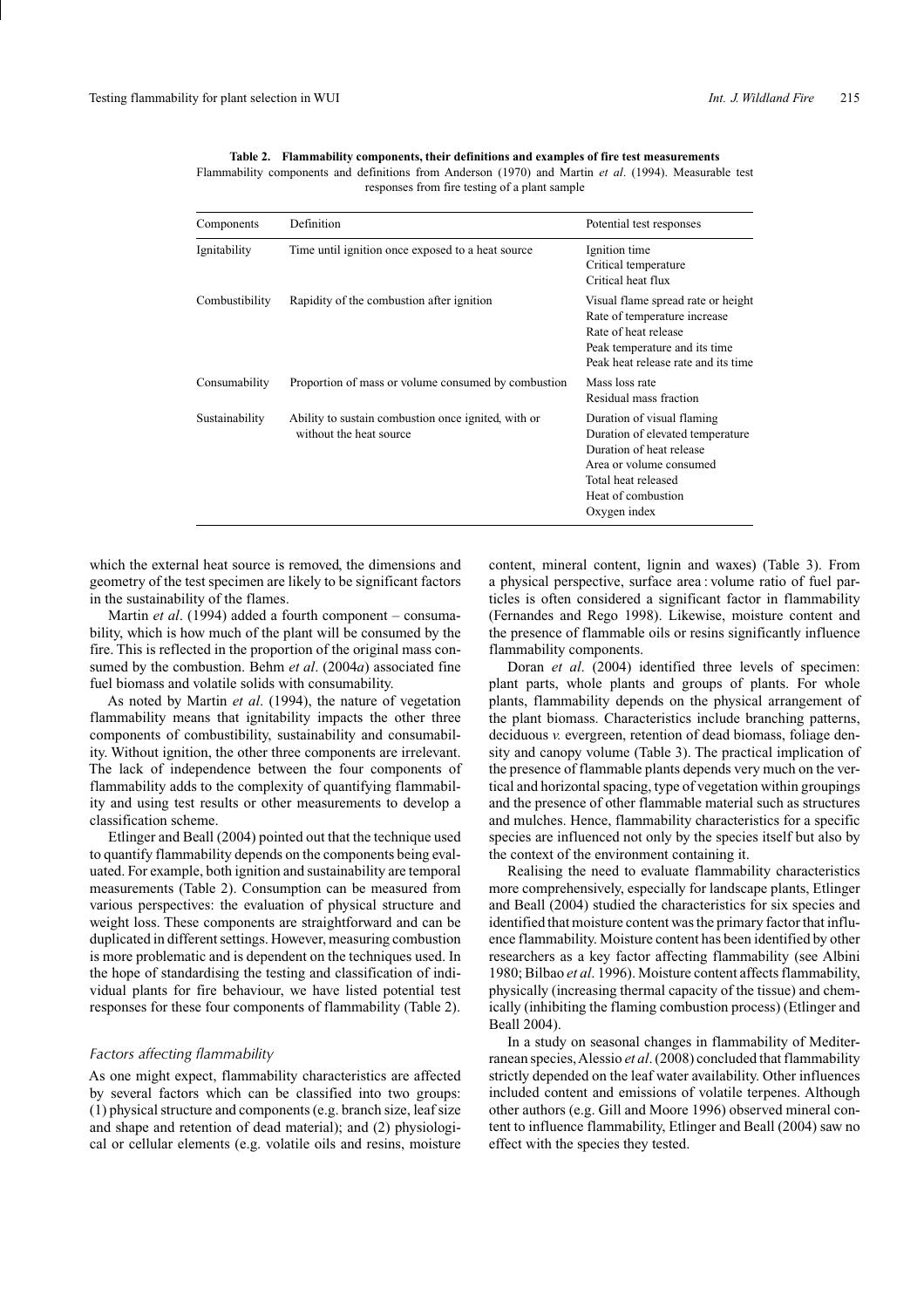## **Table 3. Criteria associated with favourable and unfavourable characteristics when determining fire resistance of a plant**

Compiled from Lubin and Shelly (1997), County of Los Angeles Fire Department (1998) and Orange County Fire Authority (2001)

| Favourable characteristics                                | Unfavourable characteristics                                   |  |
|-----------------------------------------------------------|----------------------------------------------------------------|--|
| Architecture and structure                                |                                                                |  |
| Easily maintained and pruned                              | Not maintained or pruned periodically                          |  |
| Drought tolerant                                          | Accumulators of fuel including dead twigs, branches and leaves |  |
| Free of accumulating dead branches, needles or leaves     | Production of copious amounts of litter                        |  |
| Thick, fleshy leaves or stems                             | Dry or dead undergrowth                                        |  |
| Low growing, prostrate or creeping growth characteristics | Dry leathery leaves                                            |  |
| Low volume of leaves and small twigs                      | Needle-like or very fine leaves                                |  |
| Difficult to ignite                                       | Dense, compact form                                            |  |
| Does not readily support open flames                      | Abundant, dense foliage                                        |  |
| Broad leafed                                              | Shaggy bark                                                    |  |
| Open, up-right                                            |                                                                |  |
| Produces limited dead and fine materials                  |                                                                |  |
| Low foliage density                                       |                                                                |  |
| Low surface area : volume ratio                           |                                                                |  |
| Physiological and cellular                                |                                                                |  |
| Low levels of volatiles oils or resins                    | High oil or resin content including gums and terpenes          |  |
| High moisture content, succulent                          | Foliage with low moisture content                              |  |
| High ash or mineral content                               |                                                                |  |

## **Measuring flammability**

There are several issues to consider when it comes to measuring flammability of vegetation. First, does the species need to be tested? If heat yield is considered independent of species and flammability is considered largely a function of the density of the plant mass and other physical characteristics of the plant, then visual observations of the physical characteristic might be sufficient to evaluate the 'flammability' of a particular plant.

When fire testing is desired, there are a range of options. For example, Fonda (2001) visually observed flame spread and flame height to characterise flammability of pine needles. Slightly more sophisticated measures could include measurements of mass loss, the use of thermocouples to record temperatures, infrared cameras to record temperature structure of the fire plume (e.g. Sun *et al*. 2006) and photos of pre- and post-burning to record consumption. The development of oxygen consumption calorimetry has provided new technologies for measuring the behaviour of vegetation during a fire test.

Scale is another issue distinguishing different methodologies (Etlinger and Beall 2004). This is consistent with our earlier discussion of the three levels of factors affecting vegetation flammability: plant parts, whole plants and groups of plants. In general, small-scale fire testing largely addresses the flammability of the plant parts. Larger scale tests are used to evaluate whole plants and plant groupings.

Another factor is the plant itself. Both physical and chemical attributes of a species can vary with season, age and other environmental stresses (such as drought conditions). Physical attributes that can vary include crown density, the presence and quantity of dead materials, the distance from the ground to the lower limbs and the overall fuel volume (Table 3). Correspondingly, the irregular shapes of vegetation lead to questions even for the simplest of measurements. At the cellular level, moisture content is a major factor affecting the flammability of plants. Conditioning of the sample or watering of the plant before testing will likely have a major effect on the experimental results. Similarly, because of limiting rooting space, simulating drought conditions of whole plants in pots can be problematic when applying results to field conditions (see Etlinger and Beall 2004).

One critical aspect of any fire test method is the fire or heat exposure to the test specimen. The external fire exposure provides and sustains the ignition and combustion observed in the fire test.As such, it also affects the correlation between the results of fire tests and the behaviour observed in natural fires. For example, if a small ignition source is used to test vegetation with high moisture contents, little differences between species are likely to be observed. Likewise, a large ignition source, used in the testing of dry trees, will also fail to detect differences between species since the ignition source can cause rapid combustion regardless of any species differences.

Exposure involves one or more of the three mechanisms of heat transfer – conduction, convection and radiation. For many fire tests, the exposure is convection and radiation heat transfer from some type of source. In most cases, radiation is the main mechanism for the heat transfer and one must consider the presence, type and location of the piloted ignition sources. Several tests discussed in this paper use an electric heating element as the specific radiant heat source. Clark (1981) points out that there are other factors that affect exposure such as the spectral distribution of the radiation. Air flow across the specimen can introduce convective cooling of the test specimen.

The impact of the wide variety of external heat and energy sources on ignition in natural fires is discussed by Babrauskas (2003). Because of its well defined heat source, radiant heating can be used as an input for fire models, which require well defined fire exposures. In contrast to a solid product, the 3D aspects of a vegetation sample may introduce differences between convective and radiation heating in that the radiation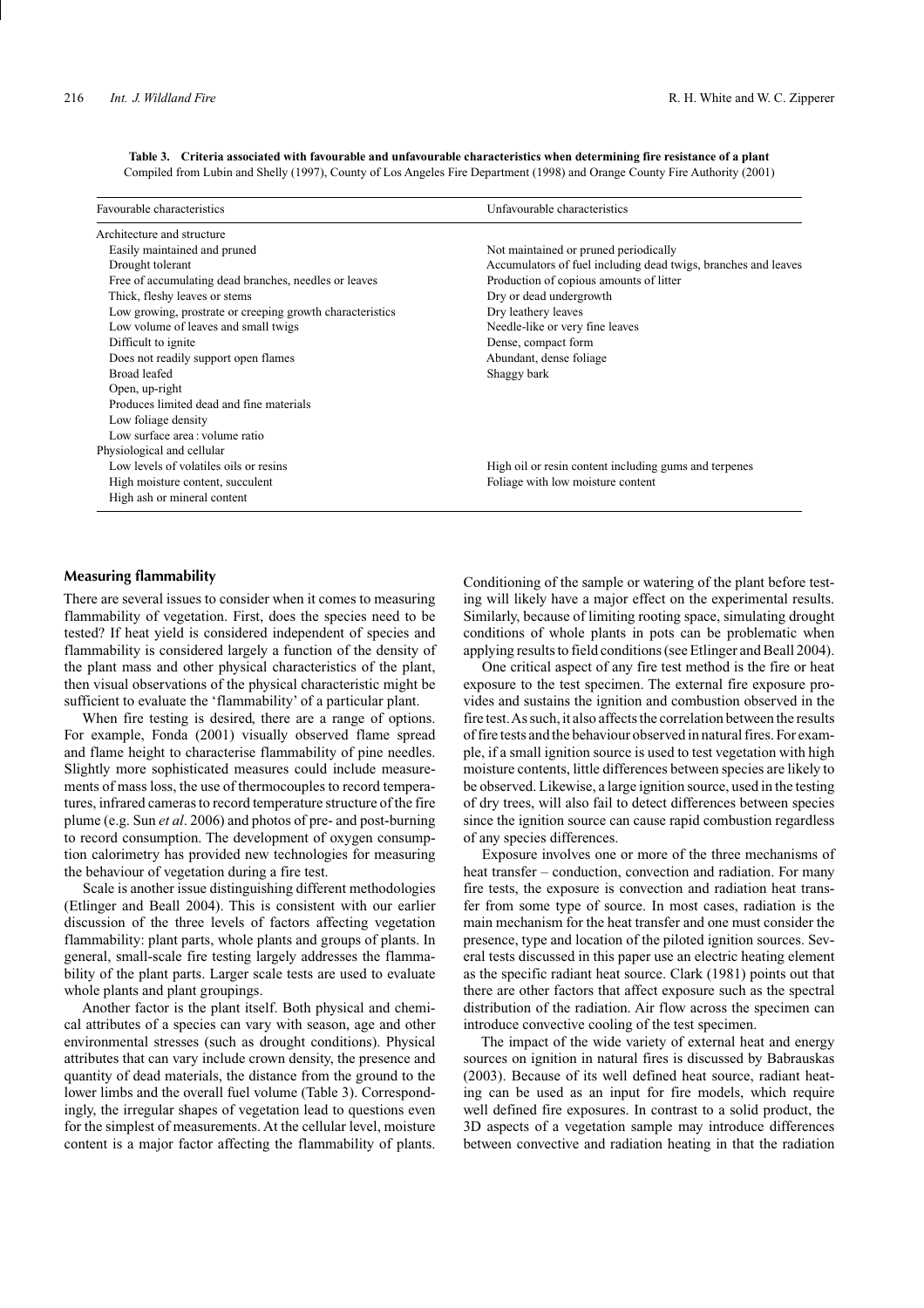mechanism requires a direct line of sight as defined by the view factors of the exposure. The flow of air and hot gases associated with convective heating affects the accumulation of the combustible gases required for flaming ignition.

The types of measurements and the methodology used in testing influence fire test results. Measurements include those of the sample before the test, during the test and post-test. Measurements before the test may include physical attributes – volume or area, mass, surface : volume ratio and height or thickness – and moisture content. An example of factors influencing measurements during the test is the placement of thermocouples. In whole-plant testing, for example, the placement of the thermocouple at the base, within or above the shrub will yield different measures of temperature. Likewise, the sensitivity of load-cells will influence measures of mass loss.

Finally, there is the question of interpretation of the laboratory test results as they apply to field conditions. Comparative data on the behaviour of the plants in natural fires is lacking.This reflects the lack of good documentation of the behaviour of individual plants in natural fires. Inconsistencies between test conditions and conditions commonly seen in natural fires often result in criticism of the extension of the test results to natural fires.

## *Need for standardisation*

Unfortunately, there is a lack of standardisation of the methodologies for vegetation, particularly for 'flammability'. This lack of standardisation has been noted by several authors over the years (e.g. Weise *et al*. 2005). The lack of consensus on fire testing of vegetation also likely reflects a view that 'flammability' is a state of 'quality' rather than a quantifiable property. In this review, references are made to some of the standard test methodologies that are available for fire testing of materials that may have application to testing of vegetation (Table 1). In most cases, the standards were developed for fire testing and regulation of building materials and other commercial products (Apte 2006).

Standardisation of test methods also facilitates the scientific exchange of research results. For example, in the testing of building products, research on the fire resistance of structural elements in building fires has long benefited from small differences in test methods used worldwide. In contrast, research on the flame retardancy of building products has long been hampered by the wide diversity of test methods for flammability. A comparison of different methods used internationally to measure flammability showed a total lack of correlation even in the relative performance of different materials (Emmons 1974). This observation reflects the effect of test procedures on the flammability results (Clark 1981). Harmonisation within the European Union on flammability testing of materials was achieved only when a new test – the Single Burning Item test (EN 13823 of the European Committee for Standardization) – was developed. In addition to harmonisation, the international acceptance of the cone calorimeter as a research and development tool has significantly improved the scientific exchange of research results on new treatments for flame retardancy of building materials and other products.

To facilitate the effective use of any testing and classification of individual plants for landscaping in the WUI by regulatory authorities, insurance companies and home owners, it will be

necessary to standardise test methodologies and the conversion of test results into a classification. Similarly, with the increased use of fire models to predict wildland fire behaviour, there have been increased efforts to develop and standardise fire tests that provide reliable and replicable test responses suitable for inputs into those models. In the following sections, we will

review different methods to assess flammability characteristics of plants. We list different techniques – thermal analysis, oxygen bomb calorimetry, ignition tests and oxygen consumption calorimetry – that have been used to evaluate combustion and discuss their advantages and disadvantages with respect to landscape plants. For oxygen consumption calorimetry, we explore microscale combustion calorimetry, cone calorimetry and the whole-plant calorimetry.

#### **Thermal analysis methods**

The testing of small ground samples has long been used to measure thermal degradation and combustion characteristics of vegetation materials. While such testing does not consider the physical characteristics of the plant, it does provide information on the impact of chemical compositions on combustion characteristics. The methodologies are widely used to test other materials, the equipments are widely available and established test standards exist for various applications. Such methods include thermal gravimetric analysis (TGA) (Beall 1969), differential scanning calorimetry (DSC) (Susott 1982*b*) and differential thermal analysis (DTA) (Beall and Eickner 1970). As will be discussed later, one recent development in thermal analysis is microscale combustion calorimetry or pyrolysis–combustion flow calorimetry (Lyon and Walters 2004, 2007).

In addition to needing only small ground samples, advantages of thermal analysis methods include experimental results of a fundamental nature that are useful inputs into fire models. The heat exposure is generally well defined in term of a rate of heating (degrees temperature rise per minute).Thus, the observed results are a function of temperature. The different processes of drying, evaporation of volatiles, hemicellulose decomposition, cellulose decomposition and lignin decomposition can be associated with different time intervals of the thermal analysis graphs (Susott 1982*a*; Dimitrakopoulos 2001*b*; Liodakis *et al*. 2002). The scale of the test makes it easy to test the sample in nitrogen or air. Testing in nitrogen prevents oxidation of the sample during the actual test.

A disadvantage is that the results depend on the conditions of the experiment, such as specimen size and heating rate. While an advantage, the use of small ground samples is also a disadvantage in that the physical characteristics of the foliage or plant are not a factor in the results. For materials with complex degradation and combustion mechanisms, such as biomass, results from thermal analysis can be misleading. Instead of the pyrolysis gases passing through a heated char layer as would be the case in larger specimens, pyrolysis gases from the very small samples are immediately released into the surrounding environment. Because the results are of a fundamental nature, the experimental data and the extension of the results to natural fires require the incorporation of the results into a model.

As an illustration of thermal analysis data, we ranked eight species tested by Liodakis *et al*. (2002) (Table 4). Two results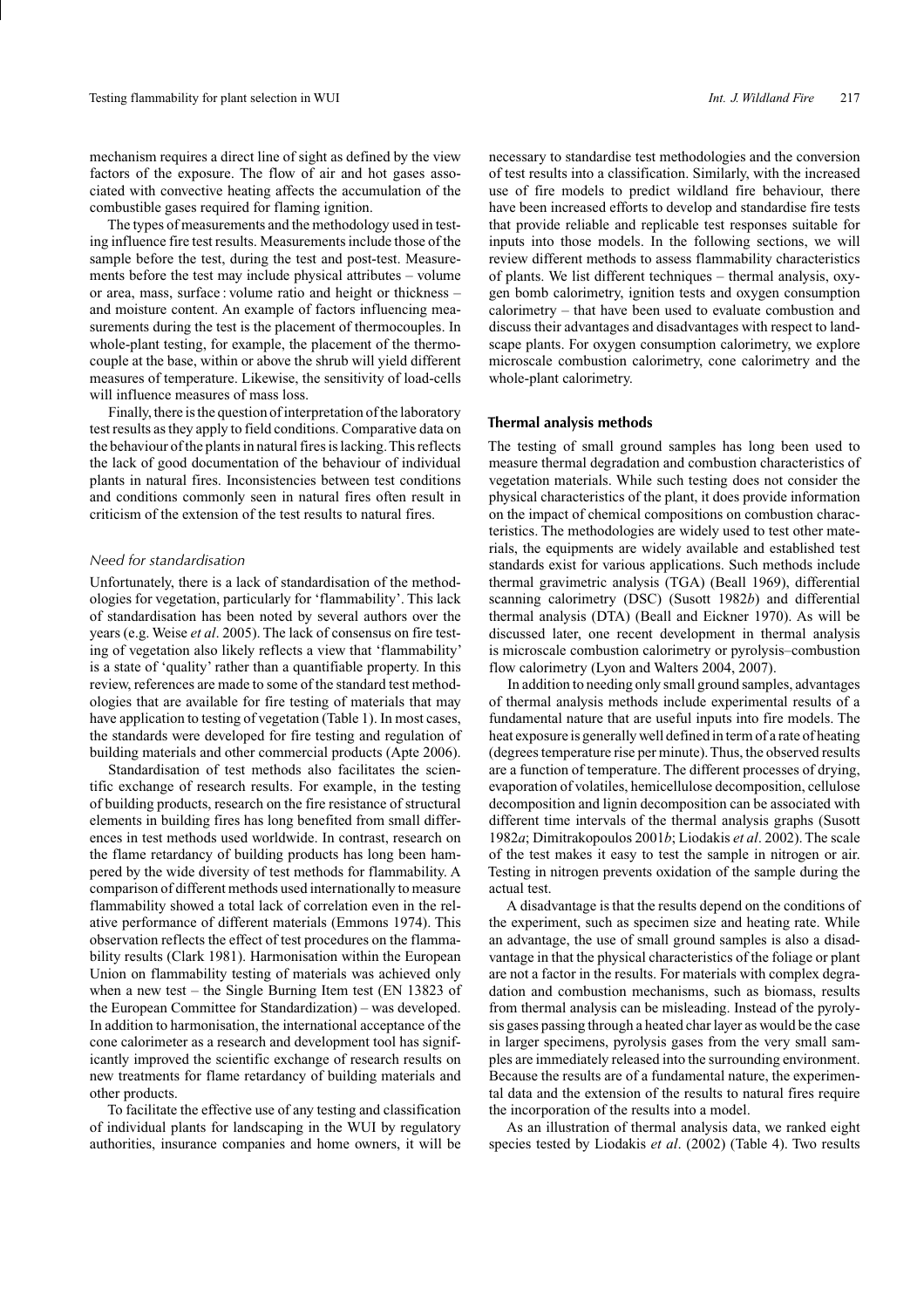| Species                | Flammability rankings based on the test indicated                                          |                                                                               |                                                                    |                                                                         |  |
|------------------------|--------------------------------------------------------------------------------------------|-------------------------------------------------------------------------------|--------------------------------------------------------------------|-------------------------------------------------------------------------|--|
|                        | Percentage mass loss<br>from $300^{\circ}$ to $400^{\circ}$ C<br>in TGA tests <sup>A</sup> | Percentage residual<br>mass at $600^{\circ}$ C in<br>$TGA$ tests <sup>B</sup> | Heat of combustion<br>from oxygen bomb<br>calorimeter <sup>C</sup> | Delay in ignition for<br>Temperature of<br>$520^{\circ}$ C <sup>D</sup> |  |
| Abies cephallonica     |                                                                                            |                                                                               |                                                                    |                                                                         |  |
| Arbutus adrachne       |                                                                                            |                                                                               |                                                                    |                                                                         |  |
| Cistus incanus         |                                                                                            |                                                                               |                                                                    |                                                                         |  |
| Cupressus semprevirens |                                                                                            |                                                                               |                                                                    | $5 - 6$                                                                 |  |
| Olea europaea          |                                                                                            |                                                                               |                                                                    | $5 - 6$                                                                 |  |
| Pinus brutia           |                                                                                            |                                                                               |                                                                    |                                                                         |  |
| Pinus halepensis       |                                                                                            |                                                                               |                                                                    |                                                                         |  |
| Pistacia lentiscus     |                                                                                            |                                                                               |                                                                    |                                                                         |  |

**Table 4. Ranking of eight plant species based on data from thermal analysis, heat of combustion and ignition tests** TGA, thermal gravimetric analysis. Rank of 1 for least flammable and 8 for most flammable based on data reported by Liodakis *et al*. (2002)

AAverage results for the eight species ranged from 22 to 35% with the larger percentages associated with greater flammability (rank of 8).

BAverage results for the eight species ranged from 22 to 36% with the smaller percentages associated with greater flammability (rank of 8).

CAverage results of the eight species ranged from 20.2 to 22.2 with the larger numbers associated with greater flammability (rank of 8).

DAverage results of the eight species ranged from 24 to 37 s with the smaller numbers associated with the greater flammability (rank of 8).

from TGA tests of the samples in a nitrogen atmosphere were reported by Liodakis *et al*. (2002) and correlated with flammability. The first result was the percentage mass loss from 300° to 400◦C that was noted to be associated with cellulose degradation. Cellulose degradation largely results in volatile gases. The average results for the eight species ranged from 22 to 35%, with the higher percentages associated with greater flammability.The second result was residual mass percentage at 600◦C. For the residual mass fraction, the lower percentages were associated with greater flammability. Greater residual mass fraction means less mass degraded to volatile gases.Average results for the eight species ranged from 22 to 36%. If the TGA tests had been conducted using air, the residual mass fraction would be near zero because of the oxidation of the char. Liodakis *et al*. (2002) concluded that the mass residue at 600◦C and the 300◦–400◦C mass loss were directly related to ignition delay times obtained at different constant temperature exposures in a home-made apparatus (Table 4).

# *Oxygen bomb calorimetry*

The adiabatic or oxygen bomb calorimeter is widely available because it is extensively used as an industrial tool in a variety of fields as well as an educational experiment. The experimental result is the gross heat of combustion of the material available for complete combustion. The low or net heat of combustion is the gross heat of combustion corrected for the gaseous state of the water products of combustion. The ASTM International test standard is ASTM D 5865 (Table 1).

The variations of the heats of combustion of most wildland fuels are within a fairly small range and the property is often treated as a constant. Behm *et al*. (2004*a*) obtained foliar gross heat of combustion for 12 southern USA species as part of a study of the flammability of species in pine flatwood and hardwood hemlock ecosystems. Foliar heat of combustion ranged from 19.42 to 21.48 MJ kg<sup>-1</sup>. Dimitrakopoulos and Panov (2001) obtained gross heat of combustion values for leaves spines, stems or branches of 21 Mediterranean species.The mean

values ranged from 18.5 to 23.6 MJ kg<sup>-1</sup>. In a study of seasonal changes in chamise, Philpot (1969) found the heat of combustion was directly related to the ether extractive content.

The oxygen bomb calorimeter has the advantages and disadvantages of a small ground sample. It provides a quick and easy method to identify vegetation with high flammable resin or extractives contents. The well known properties of oxygen bomb calorimetry are used as input to vegetation fire models. The standardised fuels models used in the Rothermel's fire behaviour model use a net heat of combustion of 18.61 MJ kg<sup>-1</sup>  $(8000 \text{ Btu} \cdot \text{lb}^{-1})$  and total mineral ash content of 5.55% (van Wagtendonk *et al*. 1998; Williamson and Agee 2002). In a study of three interior Pacific Northwest conifers, Williamson and Agee (2002) found that the net heat of combustion with ash did not vary much with species (species averages were  $20.53 \pm 0.06$  MJ kg<sup>-1</sup>), but variations in the ash content caused more of a difference in the net heat of combustion without ash (species averages were  $21.48 \pm 0.15 \,\mathrm{MJ\,kg^{-1}}$ ). Ash content is measured as a correction for the non-organic part of the fuel. Similarly, Hough (1969) reported heat of combustion data for a wide range of forest fuels from southern United States. Data were reported as sampled and on an ash-free basis.

The low or net heat of combustion values are multiplied by mass loss rate data to obtain estimates for the heat release rate, as done by Sun *et al*. (2006). As discussed by Babrauskas (2002*a*), this calculation should be done with effective heat of combustion values.

Combustion in natural fires is often incomplete and there is a char residue, whereas with the bomb calorimeter, the char is consumed. When combustion is incomplete, higher lignin content results in more char residue and less flammable gases. As a result, the effective heat of combustion is less. The combustion of higher lignin content and lower cellulose content increases the heat of combustion value for the plant material (White 1987). In addition to the TGA results, Liodakis *et al*. (2002) reported heat of combustion data (Table 4). The correlations of the rankings from the TGA results of 300<sup>°</sup>–400<sup>°</sup>C mass loss ( $R^2 = 0.0006$ ), residual mass fraction  $(R^2 = 0.0142)$  and ignition delay times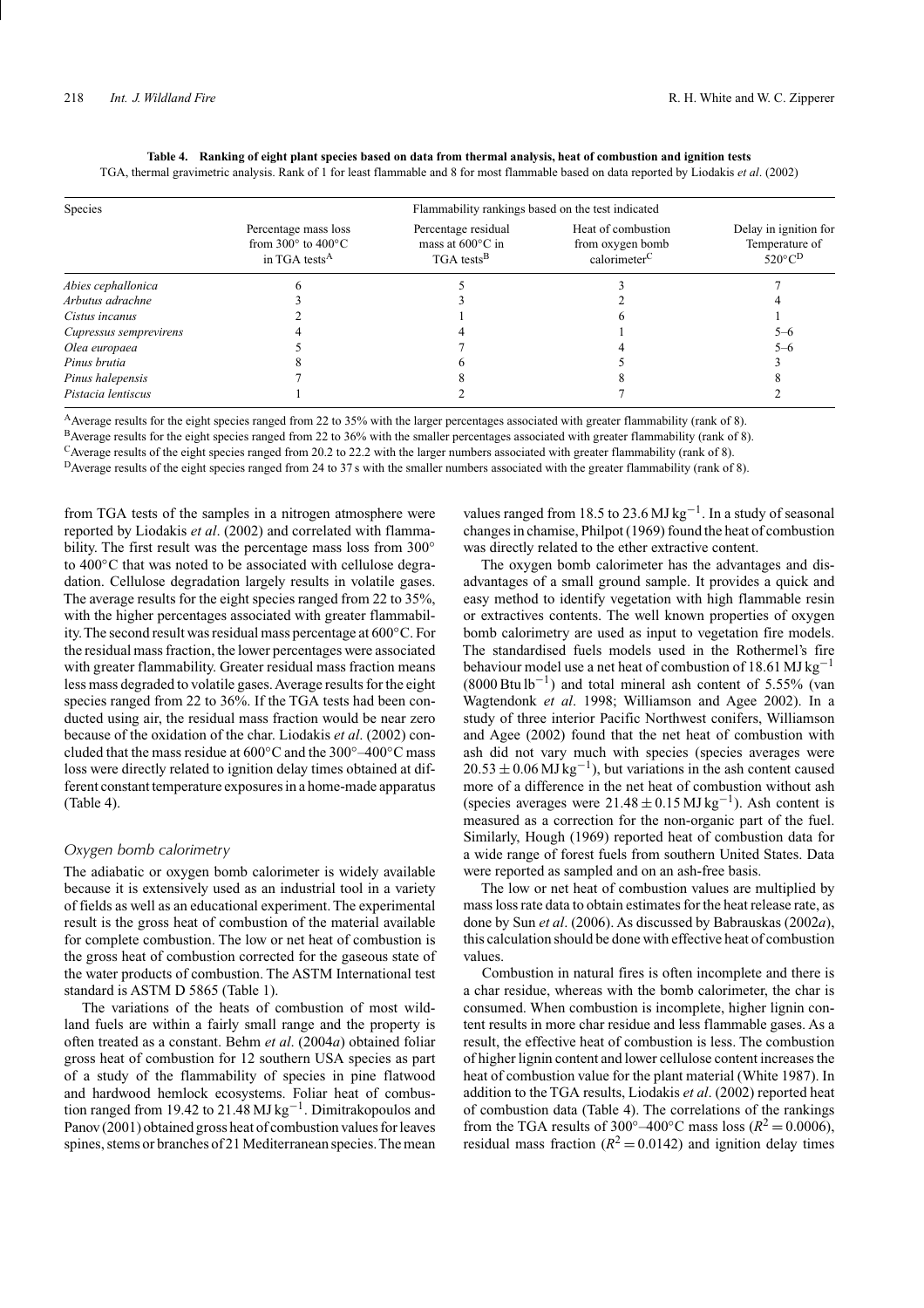#### **Table 5. Ranking of 10 plant species selected from time-to-ignition data**

Ten species selected from a group of 24 species reported by Dimitrakopoulos and Papaioannou (2001). Rank of 1 for least flammable and 10 for most flammable as reported by Dimitrakopoulos and Papaioannou (2001). Results are for tests of the vegetation samples with various moisture contents in an ISO 5657 apparatus. Data was fitted to a linear regression model ( $y = \alpha + \beta x$ ) where *y* was the ignition time and *x* was the moisture content. Average results for the slope *β* of the regression model for the 10 species ranged from 0.149 to 0.687 with the smaller numbers associated with greater flammability (rank of 10). Average results for the intercept *α* of the regression model for the 10 species ranged from 4.09 to 18.16 with the smaller numbers associated with greater flammability (rank of 10)

| Species                  | Flammability rankings based on the regression<br>model parameter indicated |                    |  |
|--------------------------|----------------------------------------------------------------------------|--------------------|--|
|                          | Slope $\beta$                                                              | Intercept $\alpha$ |  |
| Arbutus unedo            |                                                                            |                    |  |
| Cistus salvifoluis       |                                                                            |                    |  |
| Cistus creticus          |                                                                            |                    |  |
| Cupressus semprevirens   |                                                                            |                    |  |
| Eucalyptus camaldulensis | 10                                                                         | 10                 |  |
| Juniperus oxycedrus      |                                                                            |                    |  |
| Olea europaea            |                                                                            |                    |  |
| Pinus brutia             |                                                                            |                    |  |
| Pinus halepensis         |                                                                            |                    |  |
| Tamarix smyrnensis       |                                                                            |                    |  |

 $(R^2 = 0.024)$  with the rankings from the heat of combustion data were all very small (Table 4).

Susott (1982*a*) found an average heat of combustion of  $32$  MJ kg<sup>-1</sup> for the char samples, compared with 21.4 MJ kg<sup>-1</sup> for the original uncharred fuel. Susott *et al*. (1975) and Susott (1982*a*) determined the effective heat of combustion or volatile heat of combustion for a variety of natural fuels by using the bomb calorimeter to measure the heat of combustion of the fuel, charred samples and ether extractives. Susott (1982*a*) concluded that, on average, ∼60% of the total heat of combustion is available for flaming while the remaining 40% remains as char until released by glowing combustion. Shafizadeh *et al*. (1977) used thermal analysis techniques to determine the effective heat content and heat release rate of six species as a function of temperature. Based on tests of whole trees, Babrauskas (2006) obtained estimates for the effective heat of combustion. This study concluded that: (1) during a rapid flaming fire of vegetation, the effective heat of combustion is close to the heat of combustion of the volatiles alone; (2) effective heat of combustion of vegetation is a function of moisture content as a result of the moisture altering the combustion process; and (3) the effective heat of combustion during active flaming is significantly less than the heat of combustion obtained in the oxygen bomb calorimeter.

# **Ignition tests**

As previously discussed, ignitability is often defined either as the minimum temperature or heat flux required for ignition or as how much time it takes a plant to ignite once it is exposed to an external heat source. Simplest of these experiments is to insert a sample in a furnace at different temperatures and observe the times for ignition (e.g. Montgomery and Cheo 1971; Liodakis *et al*. 2002). The rankings of eight species based on ignition delays for exposures in a furnace at temperature of 520◦C (Liodakis *et al*. 2002) are in Table 4. As stated by Mak (1988), one drawback of such tests is the difference in the response of the samples depends on the severity of the isothermal conditions. A recurring problem with such experiments is the question of what temperature is actually being measured and how to transfer such data to other situations or test equipment.

Martin *et al*. (1994) argue that ignition delay is an insufficient measure of ignitability and that ignitability must include the heat flux at the surface required to bring a material to combustion under various conditions. Other complexities noted by Martin *et al*. (1994) include the type of heating (radiant, convective and fire brands), non-flaming combustion such as glowing and smouldering, piloted and non-piloted ignition and burning of vegetation as a series of ignitions of successive particles. Babrauskas (2003) reviews the literature on ignition of vegetation and discusses problems with some of the testing. Both piloted and auto-ignition experiments have been conducted. Other ignition experiments have been conducted pressing an object with a hot surface at a certain temperature against the vegetation sample and making observation of ignition.

More recently, radiant heating in standard test methods such as the ASTM E 1354 cone calorimeter and the International Organization for Standardization (ISO) 5657 ignitability test (Table 1) have been used to determine the times required for ignition. Dimitrakopoulos and Papaioannou (2001) used the ISO 5657 test method to obtain time to ignition of Mediterranean forest fuels. As with the cone calorimeter, the ISO 5657 method uses a conical heating element to provide the radiant exposure to the test specimen. Regression models were developed by Dimitrakopoulos and Papaioannou (2001) between the times for ignition and moisture content (Table 5). Dimitrakopoulos and Papaioannou (2001) advocated the use of the slopes from the regression model to rank the species, which is reasonable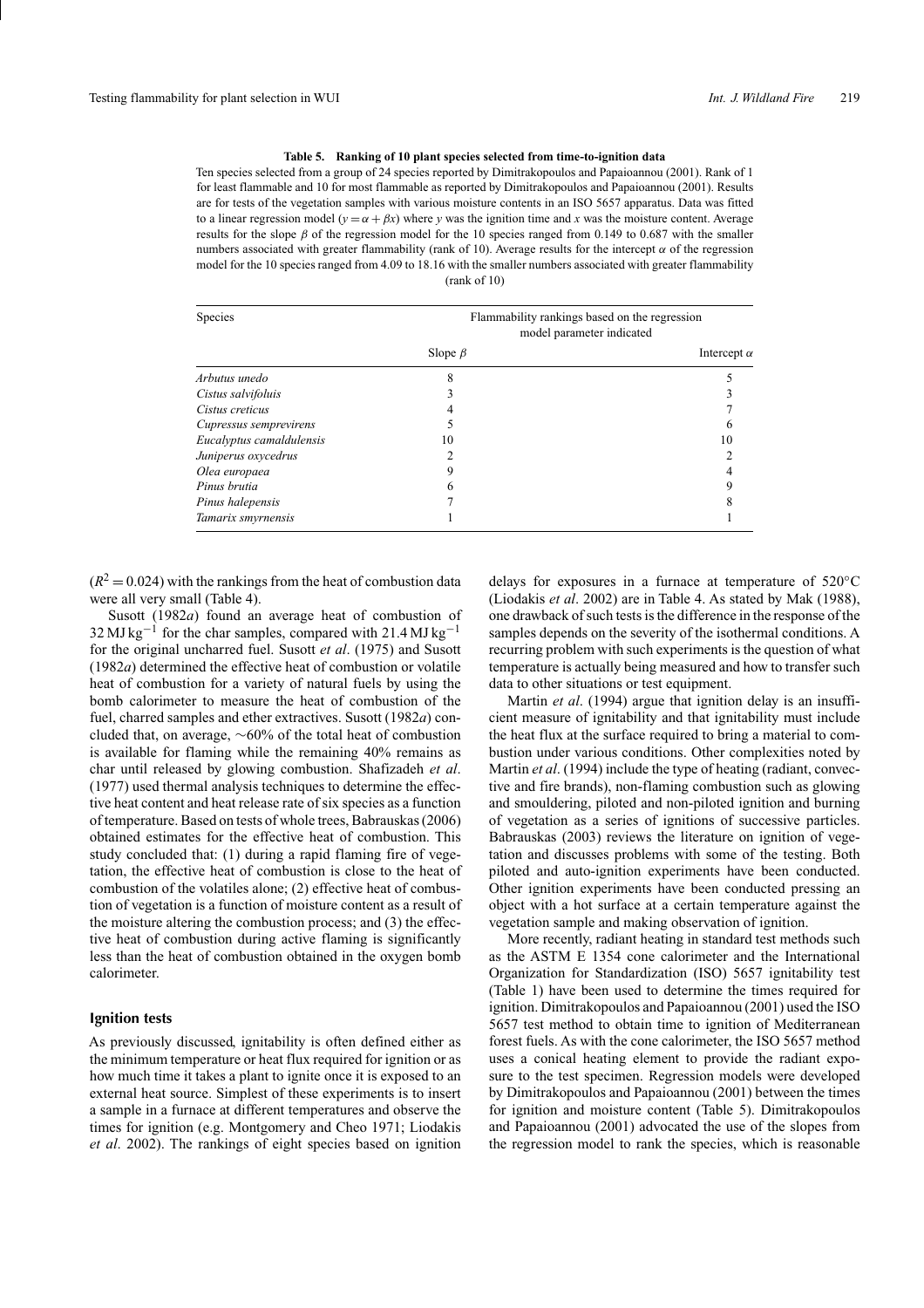because it reflects the vegetation with moisture. For comparison, we have also included the ranking based on the intercept from the model, which reflects the results for oven-dry samples.

Alessio *et al*. (2008) used an infrared quartz epiradiator to provide the heat exposure and observed the time and temperature for the appearance of smoke, incandescence (pyrolysis) and flame. Ignition temperature data have also been obtained using thermal analysis techniques that measure the heat generated as the chamber temperature is increased. The exothermic peaks in the data are taken as the ignition temperature.

#### *Oxygen consumption calorimetry*

The oxygen consumption methodology is widely used in fire testing of building materials and manufactured products around the world. Oxygen consumption calorimetry calculates an estimated value of heat released from measurements of oxygen depletion. The methodology is possible because most materials containing carbon, hydrogen, oxygen and nitrogen have an average net heat release of 13.1 MJ kg−<sup>1</sup> oxygen (Huggett 1980). It forms the basis for several standard test methods for such products. The measurement of the heat release from burning building materials has been of interests for many years (Janssens 2002).

Similarly, Susott (1982*a*) used Evolved Gas Analysis (EGA) to analyse combustion products of thermal degradation and estimated heat release rates of forest fuels. The oxygen consumed in the combustion of the collected volatile gases was measured. Using a value of  $14.0 \pm 0.6$  MJ liberated per kilogram of oxygen consumed, the gross heat of combustion for the volatiles was calculated from the measurements of oxygen consumed. Dietenberger (2002) re-analysed the data of Susott *et al*. (1975) and other data to obtain a value of 13.23 MJ per kilogram of oxygen consumed for the estimation of the net heat of combustion of biomass and wood products.

The ability to measure the heat released due to combustion simply by measuring the depletion of oxygen in the exhaust has greatly simplified and expanded the experimental capabilities to quantify the combustion characteristics associated with flammability. By constructing a hood that captures the exhaust gases from combustion, researchers were able to determine heat release for not only an entire object but also facsimiles of rooms from offices and homes. The ramifications of the technique were far reaching as it opened up a wide range of possibilities of testing, including entire plants. The application of oxygen calorimetry to whole plants was an important step towards quantifying flammability characteristics of different plant species under different growing conditions.

Unlike other calorimetry methods, oxygen consumption calorimetry is an open combustion system in which the air flow entering the system is not measured. Unlike heat release measurements based on temperature, the oxygen consumption methodology is measuring only the heat released due to combustion. The incoming air is assumed to be oxygen, carbon dioxide, water vapour and nitrogen. Likewise, the methodology assumes that there is complete combustion of the exhaust gases before the sampling of the exhaust gas such that these gases are also the composition of the exhaust. The primary measurements are the oxygen concentrations as measured with an oxygen analyser and the exhaust gas flow rate. If only the

oxygen level is measured, the carbon dioxide is removed from the gas sample before the oxygen concentration is measured. To improve the heat release calculations if there is some incomplete combustion and avoid the scrubbing of the carbon dioxide, the carbon monoxide and carbon dioxide concentrations are often measured. Water vapour is removed before the oxygen, carbon monoxide and carbon dioxide measurements. Exhaust fans are needed to develop the measurable flow rates through the exhaust ducts. Additional information on the heat release measurements and calculations can be found in the annexes and appendices of ASTM International standards cited in Table 1 (e.g. ASTM E 2067, E 1822 and E 2257) and articles by Janssens (2002) and Babrauskas (2002*b*). ASTM E 2067 is a standard practice for full-scale oxygen consumption calorimetry. In contrast to fire tests limited to thermocouples, oxygen consumption calorimetry depends on gas concentration measurements that have significant response times that need to be measured and accounted for in the calculations of the heat release rates. As discussed in E 2067, the response times for each analyser need to be determined and include the lag time for the physical transport of the gases from the source to the gas analyser and the response time of the analysers themselves.

The primary results from oxygen consumption calorimetry are heat release rate curves as a function of time. In such tests, the loss of mass is often measured, the time for ignition is observed and other visual observations are recorded. As such, a set of results are obtained that reflects the different components of flammability. Ignitability is the observed times for ignition once the sample is exposed to the external heat or ignition source. Measurements that reflect sustainability include the total combustion time, the total heat released and the effective heat of combustion. Consumability is reflected in the results for the residual mass fraction or the total canopy loss. The heat release rate curve, particularly the peak heat release rate, provides the means to quantify the combustibility of the material. Smoke development is also often measured by the obscuration of light across the exhaust duct.

The oxygen consumption methodology can be used with different sizes of test samples. Most recently, the technique has been applied to small ground samples similar to those of thermal analysis techniques. The bench-scale cone calorimeter is the widely known test method that uses this technology. Finally, oxygen consumption calorimetry is used to measure the heat release of full-scale items such a whole plants. Test equipment associated with these three scales of test specimen will be reviewed as well as recent applications of the tests to vegetation. The application of the different test equipment to the testing of vegetation is not standardised.

## *Micro-calorimeter*

Microscale combustion calorimetry is the application of oxygen consumption calorimetry to thermal analysis. The methodology was developed as a screening test to expedite the development of new materials for aircraft applications by allowing the testing to be conducted on milligram samples (Lyon and Walters 2007). It was recently approved as an ASTM International standard for plastics and other solid materials (ASTM D 7309; Table 1). Like traditional thermal analysis, the two modes of operation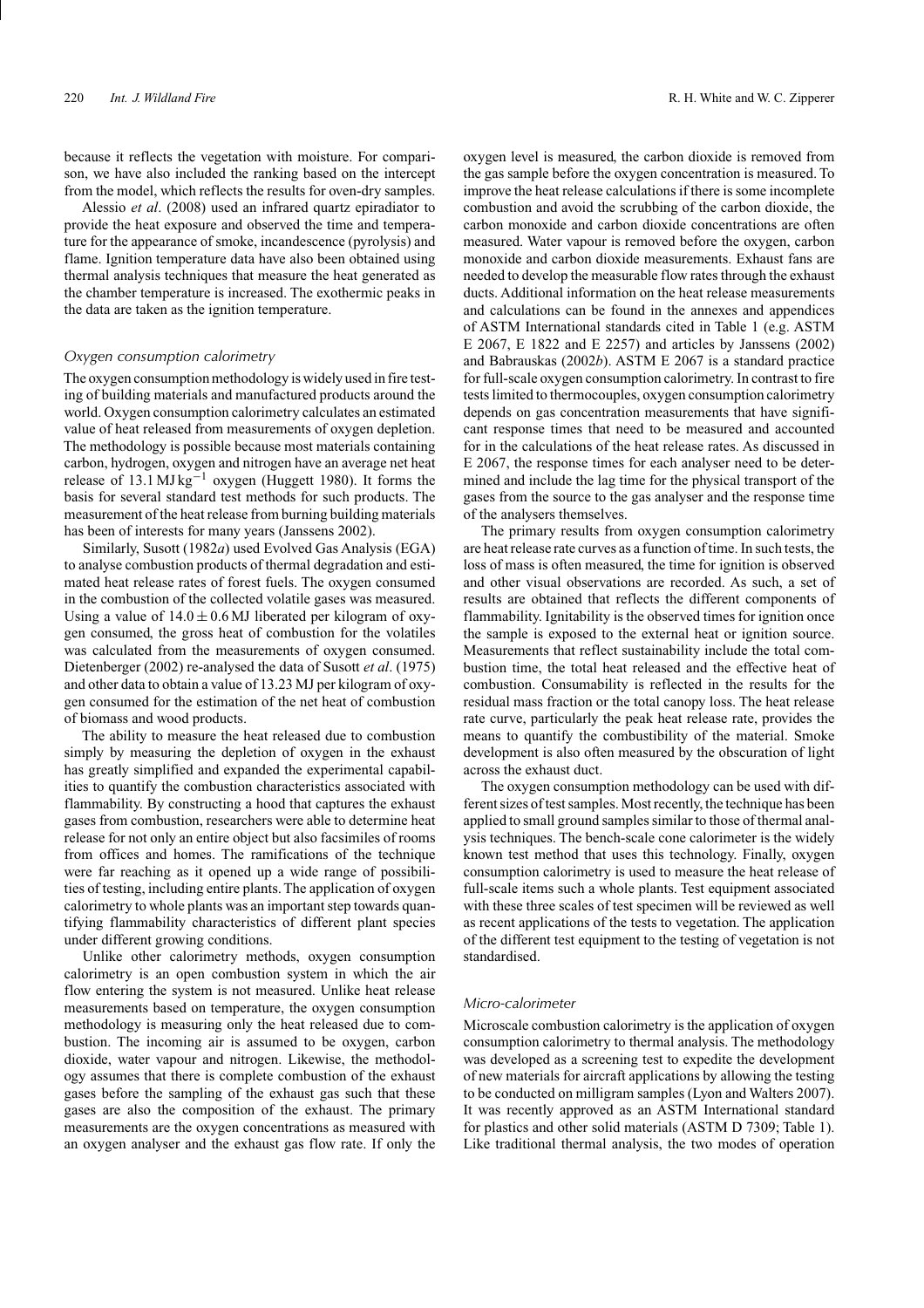(thermal degradation with or without oxygen) allow the combustion characteristics of the volatile gases to be separated from those of the solid residue. Results are obtained for the amount, rate and temperature of the heat released under controlled heating. It can be used as an alternative to the traditional oxygen bomb calorimeter to obtain the net heat of combustion for the organic material (volatile gases and solid residue). As noted in ASTM D 7309, corrections for latent heat of evaporation or heat of solution of acid gas that are required in oxygen bomb calorimetry are not necessary with this method. At the present time, there has been no known use of the equipment to test vegetation.

As with traditional thermal analysis, a sample (1 to 50 mg) is heated in a pyrolyser in either a nitrogen or oxygen environment at a controlled rate of temperature rise of  $0.2-2$  K s<sup>-1</sup>. The volatiles are extracted to an oxidising chamber in which they undergo complete combustion at 900◦C. Similar to the EGA of Susott (1982*a*) and Lyon and Walters (2004), oxygen consumption calorimetry obtains the heat release rate associated with the combustion of the volatiles gases when the thermal degradation is done in the nitrogen environment. When the thermal degradation occurs in a high oxygen environment, the combustion of the solid residue is included in the heat release observed by the oxygen consumption calorimetry measurements.

As with other thermal analyses, one advantage of the milligram size of the specimen is that it allows the combustion characteristics of individual components (leaf, bark, stem, etc.) to be investigated. Another advantage is that the rising temperature exposure means the basic test results are a function of temperature and the temperatures for maximum heat release rate can be reported. Results with polymers have been encouraging in terms of correlations with other fire tests such as the cone calorimeter and limiting oxygen index test (Lyon and Walters 2007). The small specimen size is also its disadvantage for organic materials. The samples need to be representative of the organic material being evaluated. The application of the methodology to vegetation has not been investigated.

# *Cone calorimeter*

The 'cone calorimeter' is the bench-scale test method that uses oxygen consumption to measure the heat release rate of a burning material exposed to a constant external heat flux (Babrauskas 1984, 2002*a*). Because the fire exposure is a constant heat flux, the ignition characteristic reported is the duration of heating required for ignition. The bench-scale size of the 100 mm<sup>2</sup> specimen used in themethod is such that it can be used to evaluate the flammability of the plant parts. It has been used to test the foliage of different plants. The standards are ASTM E 1354 and ISO 5660-1 (Table 1).

The cone calorimeter name comes from the conical electric heater element used to provide the constant heat flux to the sample. In addition to the radiant heater, there is a spark igniter for piloted ignition. In addition to the heat release rate, measurements include time for sustained ignition, mass loss rate, effective heat of combustion and visible smoke development. These measurements are collected as a function of time. For reporting purposes, the results are often averaged over a specific time period, such as 60, 180 and 300 s after the observation of sustained ignition. The duration of flaming required for the observation of 'sustained' ignition is specified in the standard. The heat release rate and mass loss rate are generally reported on a per area basis using the area of the planar sample or the sample holder. The specimen orientation is generally horizontal, but the specimen can be tested in a vertical orientation. The constant incident heat flux imposed on the test specimen can be as high as  $100 \text{ kW m}^{-2}$ . The specimen is placed on a layer of refractory fibre blanket. The placement of the specimen in a retainer frame and the use of a grid over the specimen are options. The smoke obscuration measurements are done with a helium-neon laser to provide the beam across the exhaust duct and silicon photodiodes as the reference detectors. Load cell beneath the sample measures the mass loss.

Besides the heat release measurements, the advantages of the method include a well defined external heat source and the ability to test actual foliage in a green or dry state. The measured heat of combustion is the effective heat of combustion, which is consistent with natural fires. The sample also is the disadvantage. Cone calorimeter results are generally reported on a per area basis, which for foliage, is an ill-defined number. An alternative is to use a layer of ground material instead of pieces of actual foliage. The composition of the sample in terms of the different components of the whole plant is another consideration in the preparation of the sample and the interpretation of the results. The initial mass does affect some of the results, such as the time for sustained ignition. Because coverage of the sample holder also likely influence some results, it is difficult to maintain consistent initial mass when testing foliage.

The correlation of the results from the cone calorimeter to tests of whole plants or natural fires has not been demonstrated. While the cone calorimeter has gained international recognition and use, it is more expensive and less available then equipment such the oxygen bomb calorimeter. A lower cost bench-scale alternative to the cone calorimeter for screening materials is the mass loss calorimeter (ASTM E 2102; Table 1). It uses the conical radiant heater and specimen load cell of the cone calorimeter. It is mainly intended to test for ignitability and to test fire retardant treated materials in which the effectiveness of the treatment reflects the residual weight of the sample. Optional heat release measurements can be made using thermopiles in a stack above the heater. In this simplified heat release rate equipment, there are heat losses that reduce the heat release reflected in the thermopile measurements.

The cone calorimeter has been used to investigate the combustion characteristics of vegetation in several recent projects. Enninful and Torvi (2005) used the cone calorimeter to investigate the effects of moisture and incident heat flux on smoke production and heat release rates of vegetation. The samples were needles, twigs and small branches of jack pine and balsam fir. In recent years, the USA Forest Products Laboratory (FPL) has used its cone calorimeter in various collaborative projects. In the initial study with Forest Service Riverside Forest Fire Laboratory, the seasonal differences in combustion characteristics of 10 Californian ornamental plants were examined (Weise *et al*. 2005). Three of the combustion characteristics measured were the peak heat release rate (PHRR), average effective heat of combustion (AEHOC) and the times for sustained ignition (TSI)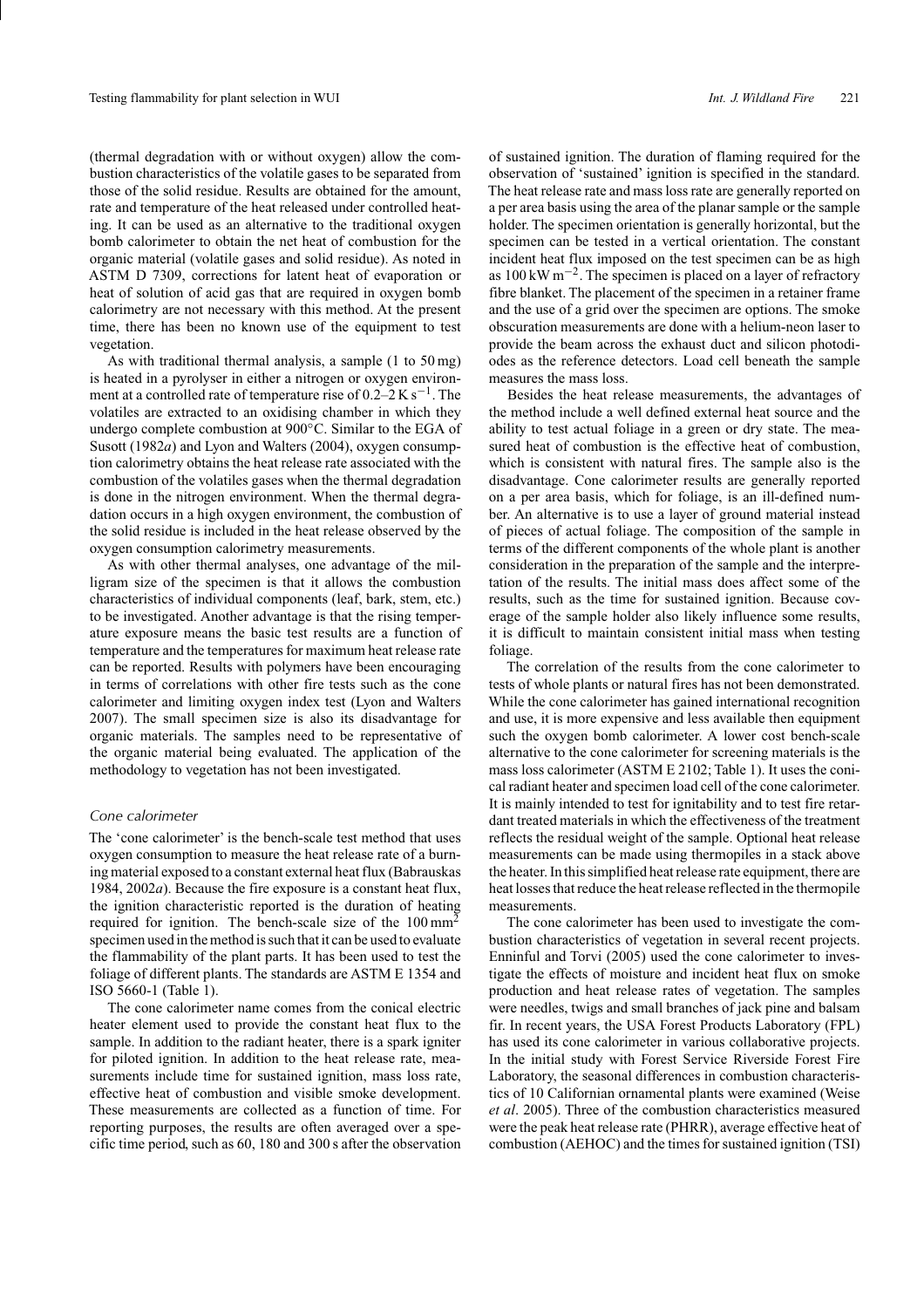#### **Table 6. Ranking of 10 plant species tested in the cone calorimeter**

Rank of 1 for least flammable and 10 for most flammable based on Weise *et al*. (2005). Selected test results for vegetation samples obtained in August and tested in a cone calorimeter. Average results for the peak heat release rate (PHRR) for the green samples of the 10 species ranged from 4 to 127 kW m−<sup>2</sup> with the higher numbers associated with greater flammability (rank of 10). Average results for the average effective heat of combustion (AEHOC) for the oven dry samples of the 10 species ranged from 11.6 to 17.4 MJ kg<sup>-1</sup> with the higher numbers associated with greater flammability (rank of 10). Average results for the times for sustained ignition (TSI) for the green samples of the 10 species ranged from 99 to 292 s with the smaller numbers associated with greater flammability (rank of 10). No sustained ignitions were observed for four of the species and these were assumed to be 1 to 4 in the rankings

| Species                   | Flammability rankings based on the cone calorimeter test result indicated |              |            |
|---------------------------|---------------------------------------------------------------------------|--------------|------------|
|                           | PHRR                                                                      | <b>AEHOC</b> | <b>TSI</b> |
| Adenostoma fasciculatum   | Q                                                                         |              |            |
| Aloe spp.                 |                                                                           |              | <b>NSI</b> |
| Atriplex halimus          |                                                                           |              | <b>NSI</b> |
| Ceanothus 'Joyce Coulter' | 6                                                                         |              |            |
| Cistrus ladanifer         |                                                                           |              |            |
| Cistus salviifolius       |                                                                           |              |            |
| Heteromeles arbutifolia   |                                                                           |              | <b>NSI</b> |
| Myoporum parvifolia       |                                                                           |              |            |
| Olea europaea             | 10                                                                        | 10           | 10         |
| Rhagodia spinescens       |                                                                           |              | NSI        |

(Table 6). As part of this study, a sub-set of the cone calorimeter data was compared with the results of whole plants calorimetry tests. In cooperation with the State Fire Marshall of Minnesota, cone calorimeter tests were conducted on samples from Christmas trees (White *et al*. 1997). The results were compared with ignition experiments on whole trees that had undergone drying associated with indoor use and whole plant calorimetry tests. The combustion characteristics of vegetation common to the Colorado wildland–urban interface were obtained in a short preliminary study at Colorado State University (White *et al*. 2002). In a study with Agricultural Research Services, the impact of historic changes in  $CO<sub>2</sub>$  and elevation ecotype on the combustion characteristics of *Bromus tectorum* L. (cheatgrass) (Blank *et al*. 2006) was investigated. Samples from 42 plants found in the north-eastern United States were tested as part of a study with Forest Service Northern Research Station to examine the relative flammability of non-invasive plants and the invasive plants that are replacing them (Dibble *et al*. 2007).

## *Full-scale calorimetry*

Because the measurements needed to implement the oxygen consumption methodology are all associated with the exhaust of the combustion gases, the methodology can be used to measure the heat release rate of any burning item that will fit under the hood. The size of the items is limited only by the size of the hood and the exhaust fans to handle the burning item and collect all the combustion products.

With the wide application of the methodology to different products, ASTM International developed a standard practice for full-scale oxygen consumption calorimetry fire tests (ASTM E 2067; Table 1). This practice specifically addresses the equipment needed to conduct oxygen consumption tests under a large hood. Some specific standards include room fire tests of wall and ceiling materials (ASTM E 2257 and ISO 9705) and fire testing of stacked chairs (ASTM E 1822; Table 1). Because an ignition source larger than an electrical heater is normally desired, propane or another gas with a known net heat of combustion is normally used to provide the external fire exposure. Because the combustion products from the gas burner are collected in the exhaust duct, the heat release of the burner needs to be subtracted from the heat release obtained from the oxygen consumption calculations.

Unlike for building materials and contents, no standards exist for testing whole plants. For example, what size plant should be burned? How will ignition occur and how long should the exposure be? Even with these challenges, whole-plant testing is giving researchers values for the components of flammability for different species.

To test a plant, several factors need to be considered. First, the size, shape, arrangement and condition the plant itself needs to be considered (Etlinger and Beall 2004). For example, one can vary plant size to determine the relationship between size and heat release. Similarly, one can vary shape and arrangement by pruning branches and removing leaves to evaluate how plant structure can influence fire behaviour. Finally, plant condition, referring to its health and moisture content, can be evaluated. Unlike the other attributes, this attribute is more difficult to control and replicate. If necessary, one could use, for example, USA Forest Service Forest Health Monitoring protocols (see [http://science.nature.nps.gov/im/monitor/protocols/](http://science.nature.nps.gov/im/monitor/protocols/fhmproto.htm) [fhmproto.htm,](http://science.nature.nps.gov/im/monitor/protocols/fhmproto.htm) accessed 18 December 2009) to define plant health. Likewise, moisture content may be modified through water stressing but it is difficult to replicate even with nurserygrown material (Etlinger and Beall 2004). As one might expect, there are endless possibilities when one considers the number of plants that need to be tested as well as accounting for their ages and seasonality.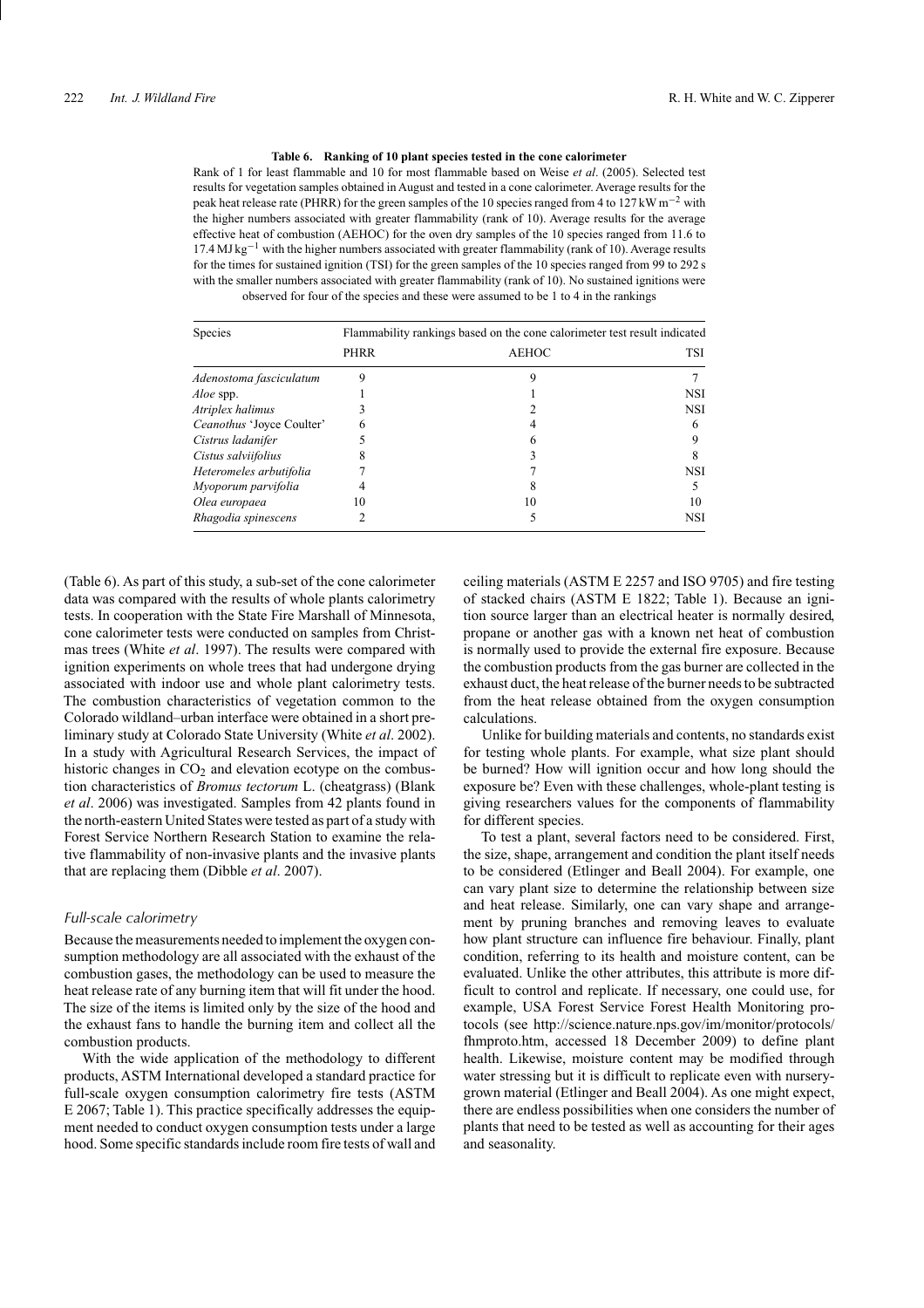In general, plants used in whole-plant analyses are from nurseries and are in excellent condition. They do not show symptoms of dieback disease, have no dead material contained within them and are relatively uniform in shape. These conditions are not frequently found under field conditions. The size of the calorimetry and budgets often dictate the size and number of plants to be tested. For example, some facilities, such as the National Institute of Standards and Technology, have a variety of hoods that allows researchers to burn plants ranging in size from 0.5-m shrubs to 3.5-m Norway spruces. The larger hood also creates the opportunity to expand beyond a single plant and explore fire behaviour with respect to the interactions among mulch, shrub, tree, and structure at one time.

Unlike for cone calorimetry, ignition source, duration of exposure and intensity of flame can vary. For example, Etlinger and Beall (2004) created a uniform flame front (150 kW) by forcing propane gas through 150 mm of sand with an exposure of 5 min to burn a sample of two to three plants. Because of air entrainment, the flame leaned at a 45◦ angle and penetrated the midsection of the plants. In contrast, Long *et al*. (2006) used a U-shaped burner (40 kW) at the base of a single plant with an exposure of 2 min. For comparability, it becomes imperative that detailed descriptions of plant material and ignition protocols are given within the study.

Recent studies with whole plant calorimetry include studies to investigate the fire growth characteristics of Christmas trees as the ignition source to a structure fire. Damant and Nurbakhsh (1994) tested nine used Christmas trees (Douglas-fir (*Pseudotsuga menziesii*)) and 'Noble pine'. Ignition source for the tests included 0.23 to 0.5 kg of polyester fibre batting beneath the tree or a single paper match to a lower branch. For the four dry trees with initial weights of 5.3–11.8 kg, the peak heat release rate ranged from 786 to 1667 kW. A partially dried tree weighing 5.9 kg was not ignitable with the paper match and required the polyester batting to ignite and achieve a peak heat release rate of 831 kW. The fresh Douglas-fir tree did not ignite even with the 0.23 kg of polyester batting providing the fire exposure. As with the test of Damant and Nurbakhsh (1994), Stroup *et al*. (1999) were not able to achieve sustained ignition of a Scotch pine tree, kept fresh with water, even with application of a propane torch. In the seven tests of dry Scotch pine trees (initial weights of 9.5–20 kg), Stroup *et al*. (1999) recorded peak heat release rates of 1600–5200 kW per tree. The ignition source was 'electric match' (paper match wrapped with wire to which current is applied) placed on a lower branch. Natori *et al*. (2006) analysed the data of Stroup *et al*. (1999) and Damant and Nurbakhsh (1994) to obtain design fire curves for Christmas trees. To make the design curves applicable for variable sizes, the peak heat release rate was correlated with the surface area of the tree as calculated from an assumed circular cylinder. The total heat release rate was regressed with the total mass. In three tests of used Christmas trees (initial weights of 4.5–13.1 kg), White *et al*. (1997) obtained peak heat release rates of 469–1250 kW per tree. The ignition source was 0.22 or 0.45 kg of shredded paper and 100 mL of methanol. Babrauskas (2002*b*) identified four main variables that govern the heat release rate of Christmas trees: (1) moisture content of the needles; (2) mass of the tree; (3) species; and (4) ignition source used. In an extensive series of tests of Douglas-fir, Babrauskas (2002*b*) found that the peak

heat release rate per unit mass (*q*˙/mass, kW kg<sup>−</sup>1) is:

$$
\dot{q}/\text{mass} = e^{5.84 - 0.017M} \tag{1}
$$

where *M* is the moisture content of the needles on a dry basis. The effective heat of combustion of the trees was 13.1 MJ  $kg^{-1}$ . Babrauskas (2002*b*) concluded that a small flame was not able to ignite the Douglas-fir tree if the moisture content was greater than 50–60%. The effect of moisture content on the ignition of Christmas trees is further discussed by Babrauskas (2003). Särdqvist (1993) included heat release curves for three spruce (*Picea excelsa*) Christmas trees (6.5–7.4 kg) in a compilation of heat release data. The ignition source was an isopropanol tray standing on the floor under the undermost branches.

More recently, whole-plant calorimetry has been used to address the behaviour of vegetation in the wildland–urban interface. Stephens *et al*. (1994) tested 11 mature Tam junipers (*Juniperus sabina* var. *tamariscifolia*). Fifteen-second exposure to a natural gas wand was used to ignite the shrubs. For the 10 specimens that ignited, the peak heat release ranged from 165 to 2130 kW. One plant that was tested the day after being harvested and had moisture content of 105% did not ignite. The moisture contents of the 10 plants that did ignite ranged from 31 to 92%, and the low peak heat release was for the plants with the higher moisture contents.

As part of research at NIST on physics-based modelling of WUI fires (Evans *et al*. 2004), nine Douglas-fir trees of three different sizes were tested to obtain information on peak heat release rate, flame height, radiant heat flux and burn time (Baker and Woycheese 2007). The ignition source was a 5 to 15-s application of a propane torch with two flames for simultaneous ignition of the crown on opposite sides of the stem. All nine trees regardless of size obtained their peak heat release rate in  $\sim$ 30 s.

Etlinger and Beall (2004) examine flammability characteristic of six species as part of a water-stressed experiment to simulate drought condition and identify what plant variables affected heat release performance. The ignition source was a 150-kW sand burner for 5 min placed so the flame leaned into the plants such that the full width of the plants was exposed to the flames. They observed that moisture content and foliar mass were the two primary attributes that affect peak heat release. Through their analysis, they reclassified *Cistus purpureus* from being acceptable in high fire hazard areas to being unacceptable. Similar tests were done at the University of California on five species of potted plants in conjunction with the cone calorimeter study (Weise *et al*. 2005).

Long *et al*. (2006) examined 34 species of plant to determine their flammability characteristics. The igniter was a U-shaped, natural gas metal pipe burner that was placed around the base of the plant and produced 100-mm flames for 120 s. Their primary objective was to classify species based on their flammability for creating a plant list. Using principal component analyses and cluster analyses, they were able to identify three groups of species based on flammability – low, moderate and high. The variable accounting for most variation was peak heat release performance. With this information, they made recommendations as to the application of a species to firewise planning.

As part of a study on firebrand production (Manzello *et al*. 2007), nine Douglas-fir trees were tested. The trees were ignited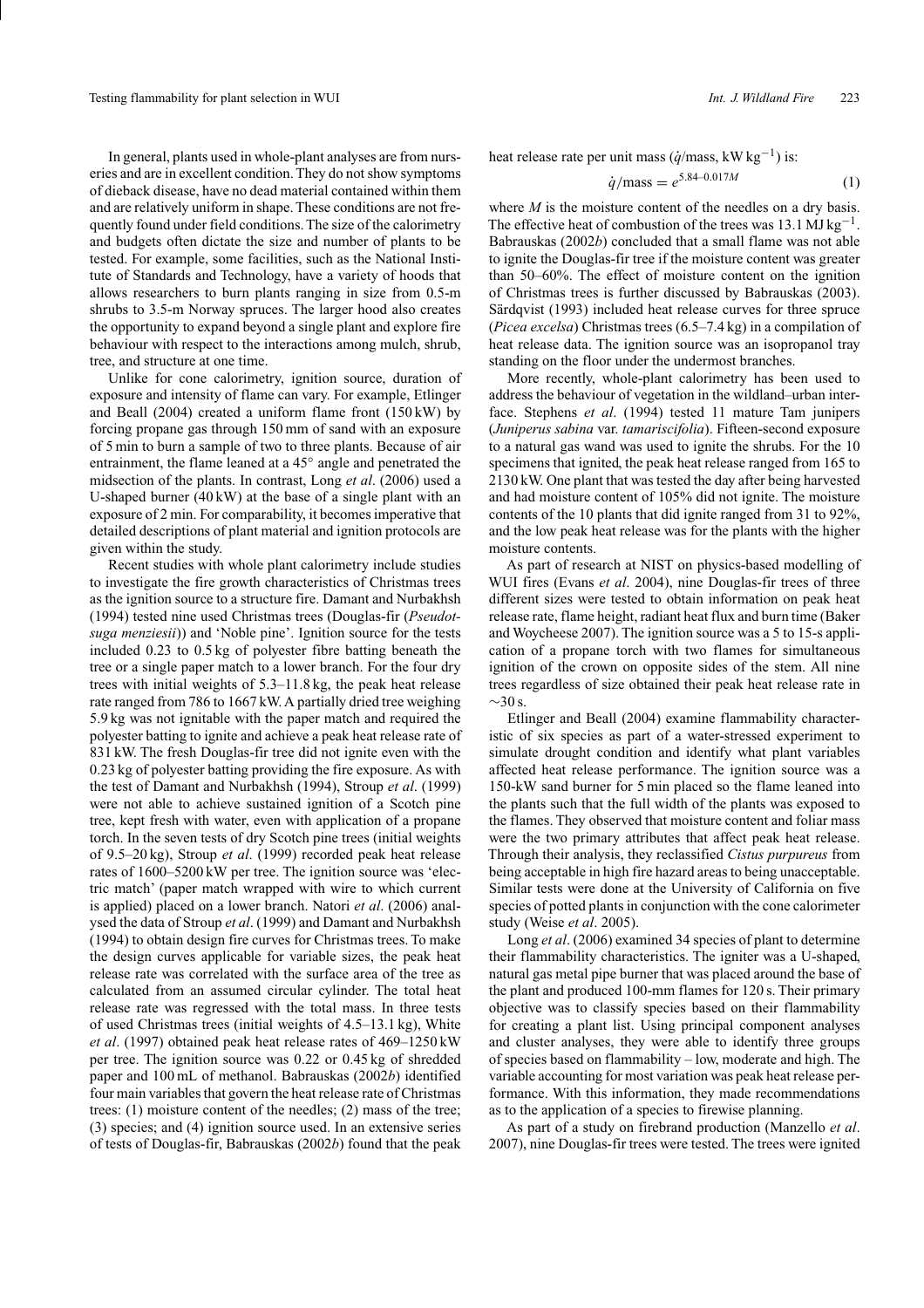at the base with a 15-s exposure from a circular (800-mm diameter, 30-kW output) or hexagonal (1220-mm diameter, 130-kW output) natural gas burner. For trees with moisture contents of 50%, no firebrands were produced and the tree only partially burned. Firebrands were produced when the moisture contents were 30% or less.

# **Plant lists**

Plant lists have become a component of many regulatory and educational efforts to promote the creation of defensible space in the wildland–urban interface. An important question to ask is how functional and accurate are these lists? To address this question, one can take two perspectives: (1) scientific and (2) policies and home owners. From the scientific perspective, plant architecture and geometry, structure and moisture content are the primary components that determine a plant's flammability (Pyne *et al*. 1996). Likewise, if moisture content of a plant is sufficiently low, it will burn regardless of its structure and geometry. Further, density also plays an important role in fire dynamics. Lists contribute minimally to understanding fire dynamics and behaviour because they generally do not provide sufficient information about physical and chemical attributes.

From the policy and home owner perspective, however, plant lists are guidelines for choices and recommendations. Without lists, home owners will be unable to select desirable species that reduce fire risk around their homes, and policies and regulations would be harder to write and enforce. Yet, lists are fraught with problems and most plants will burn in a high-intensity fire.

As part of its projects on wildland–urban interface fire safety, the University of California conducted an extensive survey of many published lists and compiled a list of 598 species (Lubin and Shelly 1997). Their examination of the lists found numerous conflicting recommendations and little scientific basis for them. Fifty three species were identified as having conflicting recommendations. Based on a criterion of three or more references, 147 plants were listed with favourable fire performance and 17 had unfavourable ratings. Characteristics identified to be associated with plants with unfavourable ratings included: (1) high surface area : volume ratio; (2) low moisture content; and (3) high percentage of dead matter or debris. The individual summaries of the references provided information on the criteria used (Table 3).

One problem with using such lists is that the basis for inclusion and exclusion of a plant has often been lost to the users. Likewise, many lists are just compilations from other lists and reasons for inclusion or exclusion are not evident. Similarly, other justifying factors, such as drought resistance, have been used for inclusion rather than any information on actual flammability characteristics of the plant. Another problem with lists in general is that there are many more species, variations and related species than there are species on such lists. It is impossible to test all the plants used in landscaping; yet, the selection of a plant that is even a slight deviation from the specific plant listed can be ill advised. Plants need to be identified precisely and clearly. If known, plants with similar names or groupings but with different fire performance characteristics need be identified too. Long *et al*. (2006) observed that species in the same genus do not always have the same flammability characteristics. Another factor that needs to be considered is what region the list was developed for. Because of regional climatic differences and species responses, flammability characteristics of a species in one location may be quite different for another location or elevation. Hence, application of plants lists from different regions should be used with caution. Further, because flammability can vary by season, flammability characteristics should be listed by season. Unfortunately, the amount of time, energy and cost to develop such an extensive list is prohibitive.

An example of a plant list being part of regulatory requirements is the plant list of Orange County, California (Orange County Fire Authority 2001). Grading and building permits require the submittal of a fuel modification plan to the fire department. The fuel modification zone is 'a strip of land where combustible native or ornamental vegetation has been modified and partially or totally replaced with drought tolerant, fire retardant, plants'. As noted in the guideline (Orange County Fire Authority 2001), the many variables involved with fuel modification make precise regulations impractical. Vegetation within the fuel modification zones needs to be drought tolerant and fire resistant. The guideline document lists plants with characteristics that makes them of such high flammability that their removal from any of the fuel modification zones is required. Included in the list of 26 undesirable fire-prone species are species of *Eucalyptus*, *Pinus* and *Juniperus*, and *Adenostoma fasciculatum* (chamise), and *Artemisia californica* (California sagebrush). (See Table 3 for examples of undesirable characteristics.) In addition to the list of fire-prone species, there is a second 'fuel modification zone plant list' of 286 species that are coded as permitted. Permitted plants are limited to those on the list. The list coding includes: (1) species prohibited in wet and dry fuel modification zones adjacent to reserve lands but acceptable on all other zones; (2) species appropriate for use in wet fuel modification zones adjacent to reserve lands and other wet or irrigated zones; (3) native species acceptable in all locations; (4) species acceptable on a limited basis in wet fuel modifications zones adjacent to reserve lands; and (5) species acceptable on a limited use basis per an approved plant palette that places species-specific restrictions on spacing, height and width of individual plants and number of plants per cluster. The desirable plant list is described as a 'list of plants exhibiting characteristics of low fuel volume, fire resistance, and drought tolerance which makes them desirable for planting in areas of high fire danger'. Drought tolerance is defined as 'the ability of a plant or species to survive on little water'. Fire resistance is described as a '*...*comparative term relating to the ability of a plant to resist ignition'. Fire retardance is defined as a 'relative comparison of plant species related to differences in fuel volume, inherent flammability characteristics, and ease of fire spread'. Performance requirements for submittal of additions to the list of acceptable plants are not provided. A similar fuel modification plan guidelines document has also been issued by Los Angeles County (County of Los Angeles Fire Department 1998). The document includes a desirable plant list, which is 'provided as a suggested guideline (not exclusive) for fuel modified landscapes within Los Angeles County' (Table 3).

An example of a plant list in educational materials is the list in a publication of the East Bay Municipal Utility District (Baptiste 1992).The list of recommended plants is a list of drought tolerant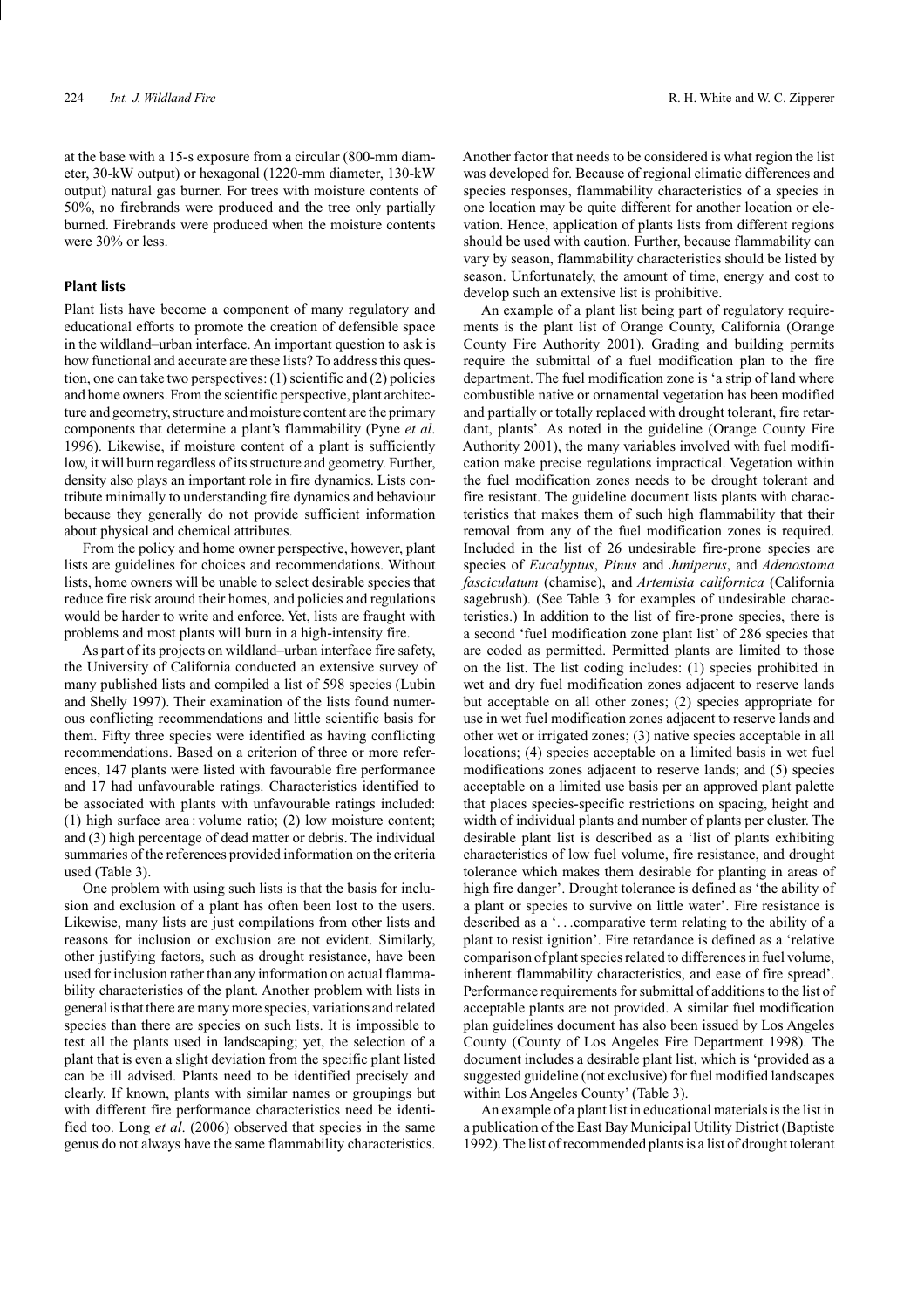plants with notations of those plants with 'some fire resistance'. The list of highly flammable plants includes notations of plants considered to be 'pyrophytes'. Such plants were high in oils or resins (pines, junipers and *Eucalyptus globulus*). In the discussion of plant selection, it is advised to select plants that are low growing such as ground covers or have low fuel volumes (rockrose (*Cistus*) and lavender cotton (*Santolina*)). The examples of fire-resistant plants that burn slowly were Toyon (*Heteromeles*) and mock orange (*Pittosporum*).

Most, if not all, literature including plant lists also advocates the creation of defensible space and the importance of the maintenance of the landscaping. A defensible space advocates the placement and maintenance of plants to reduce fire risk. Maintenance includes watering regularly, maintaining vertical and horizontal separation among landscape plants, removing dead materials from the plant and bed and regular pruning to create an open and loose branching pattern.

An alternative or supplement to plants lists is the listing of key plants characteristics associated with favourable or unfavourable fire resistance. This is the approach taken by Doran *et al*. (2004) for the selection of plants for the defensible space. The key plant characteristics are discussed at the three levels of plant parts, whole plants and groups of plants. Characteristics of the leaves and small branches are: (1) moisture content; (2) size and shape of leaves; and (3) presence of oils, resins, waxes or other chemicals. Key characteristics of whole plants include: (1) branching patterns; (2) deciduous *v.* evergreen; and (3) retention of dead leaves and branches. Beyond the performance of individual plants, Doran *et al*. (2004) discuss the importance of plant arrangements on the overall flammability of a landscape.

Given the possible need to consider conflicting characteristics and obtain species-specific data for the identified characteristic, lists remain the easiest method to convey information on desirable plants. Consequently, standard protocols with scientific vigour are needed for the creation of such lists. While extensive work has been done on characterising overall wildland fuel beds (Sandberg *et al*. 2001), there are not obvious agreements as to what should be included in such protocols of individual plants. When plant lists are used in the regulatory arena to regulate permitted plants in the required defensible space around structures, the protocols used to develop the lists must be defendable to legal challenge.

One protocol for the establishment of a plant list is a step-bystep process in which the judgments are based on the physical characteristics of the plant (Behm *et al*. 2004*b*). The proposed dichotomous key links the knowledge of the scientific and management perspective with that of the needs of the home owner. For example, the key starts with a simple identification: tree, palm, shrub, vine or herb (including grasses). Depending on the selection, the user progresses through a series of questions which include considerations on structure and management activities. When applicable, the key identifies ways to reduce fire hazard. For example, for conifers the key acknowledges the need to reduce accumulation of needles on the ground and reduce ladder fuels. Based on the number of 'hits', the home owner can determine whether the selected plant has low, moderate or high flammability. With this information, the home owner can then determine where to plant the specimen. The key itself may minimise the need for plant lists. Unfortunately, this process can be time consuming if one has a large number of plants to test and is probably not simplistic enough for public use; thus, further necessitating the need for lists.

A flammability plant list in New Zealand was obtained through surveys of fire managers in which the fire managers were asked to assign the specific species to a series of flammability classes based on their experience (Fogarty 2001). The survey results were collated and statistically analysed to obtain the 'state of our knowledge' compilation for use by homeowners and fire managers.

A classification methodology developed by Dimitrakopoulos (2001*a*) was based on multivariate statistical methods and uses the pyric properties (Dimitrakopoulos and Panov 2001) of the species. The characteristics included in the model were heat of combustion, total and silica-free ash content, surface area : volume ratio and fuel particle density for the species. The direct relationships of these characteristics to flammability are discussed by the authors. For example, the fuel particle density affects the thermal conductivity of the fuel and therefore its ignition time. Besides the net heat of combustion, particle characteristics included in the flame spread model of Rothermel (1972) include surface area : volume ratio, moisture content, total mineral content, dry density and the moisture content of extinction for the particles of the fuel. The application of various statistical methods, as demonstrated by Dimitrakopoulos (2001*a*) to a wider array of characteristics and test results would likely provide the further insight needed to develop more scientifically sound classification methodologies. Principal component analysis was used to examine relationships between test results obtained with the cone calorimeter (Dibble *et al*. 2007).

A task group within ASTM International Committee E-5 on Fire Standards is working on the classification of vegetation for use in wildland-urban interface. As an initial step in that direction, current effort is to develop a standard on whole-plant calorimetry testing. It is part of several standard development activities within Subcommittee E5.14 on External Fire Exposure Tests that are intended to address the unique aspects of the wildland–urban interface (Anonymous 2005).

# **Concluding remarks**

Although plant lists can be fraught with inaccuracies, their demand will only increase in the future as more people move into the wildland–urban interface. However, the plant list should not be a home owner's first line of defence against a wildfire. Home owners should focus on creating a defensible space around their home and then determine within this space, where and where not to create landscape bed, what species to plant and how to arrange plantings. Maintenance also is paramount. By removing dead biomass, maintaining proper distances between vegetation through trimming and pruning and watering adequately, the potential of fire hazard can be greatly reduced.

To improve upon plant lists, lists should contain something like a metadata file, but in paragraph form. This meta-paragraph should at least list sources of information, criteria for classification, plant architecture and geometry, regional applicability and contact information. As the demand for lists increases, the criteria used to classify plant flammability need be standardised.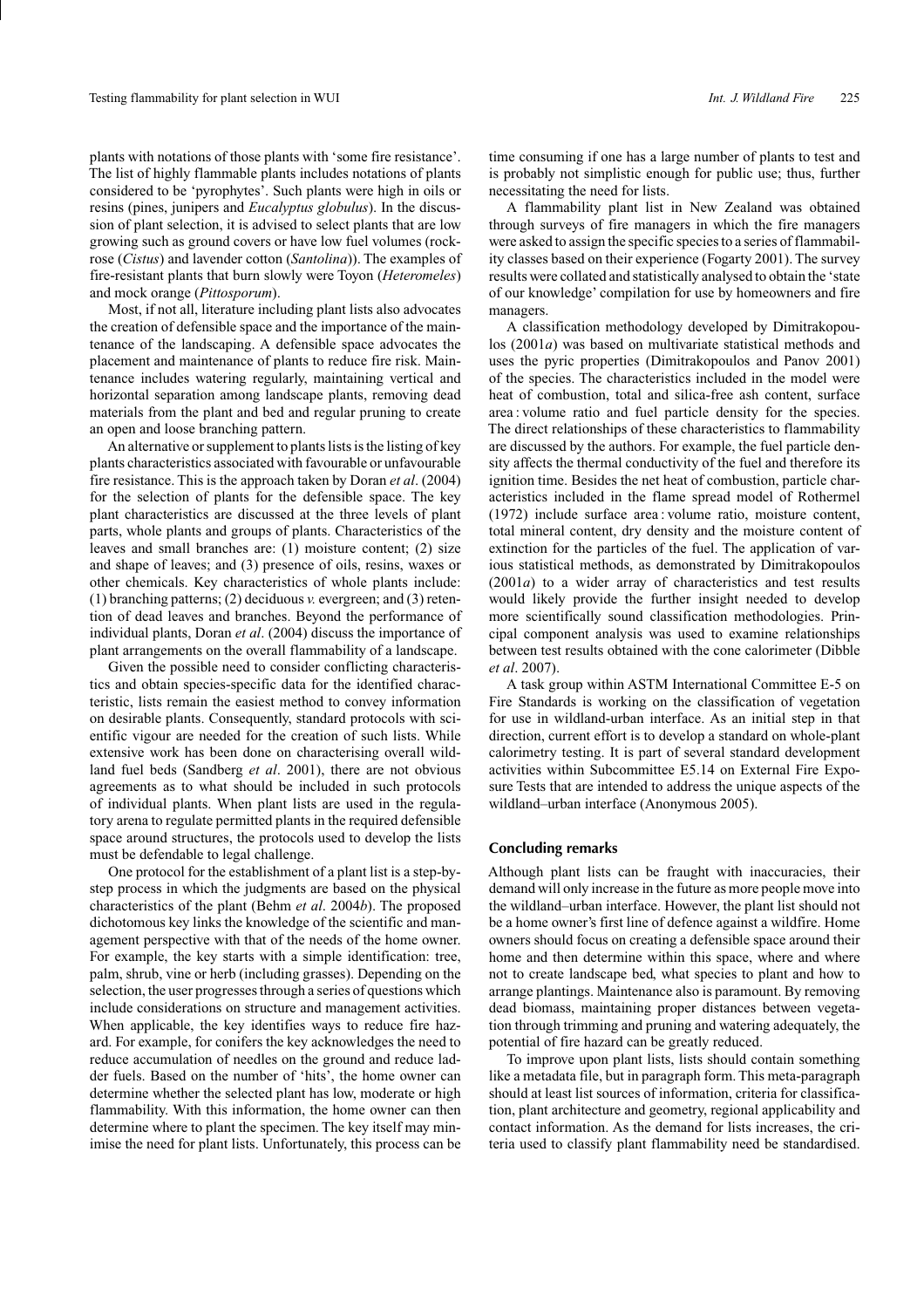The protocols established to define flammability for California should be applicable to Florida. Likewise, this standardisation needs to move beyond just defining the ease of ignition but also the other elements of flammability – consumption, combustion and sustainability. To accomplish this objective, standardisation among scientific techniques used to quantify and test flammability must occur. For example, as stated in this article, there is currently no standardisation for the type of exposure, duration of exposure and the amount of heat flux needed for ignition. This is true especially with whole-plant testing. Without this standardisation, results from different studies may not be comparable.

Beyond standardisation, there is a need to relate results among the various methods used in oxygen consumption calorimetry. Each technique has its advantages and disadvantages. By establishing how results are correlated, techniques can augment each other. For example, cone calorimetry provides for heat release values for the individual plant parts. Whole-plant calorimetry provides values for the entire plant. By establishing the relationship between heat release for individual parts and the whole plant, one can begin to simulate management actions, such as pruning, on fire behaviour without conducting laboratory testing, thus saving time and funding. As we understand the relationship between results among different techniques, this information will need to be 'scaled-up' to field conditions and translated into plants lists usable by homeowners and regulators.

## **References**

- Albini FA (1980) Thermochemical properties of flame gases from fine wildland fuels. USDA Forest Service, Intermountain Forest and Range Research Station, Research Paper INT-243. (Ogden, UT)
- Alessio GA, Peñuelas J, Llusià J, Ogaya R, Estiarte M, De Lillis M (2008) Influence of water and terpenes on flammability in some dominant Mediterranean species. *International Journal of Wildland Fire* **17**, 274–286. doi:10.1071/WF07038
- Anderson HE (1970) Forest fuel ignitibility. *Fire Technology* **6**, 312–319, 322. doi:10.1007/BF02588932
- Anonymous (2005) Committee on fire standards launches subcommittee on external fire exposure tests. *ASTM Standardization News* **33**(10), 16.
- Apte VB (Ed.) (2006) 'Flammability testing of materials used in construction, transport and mining.'(Woodhead Publishing Limited: Cambridge, UK)
- Babrauskas V (1984) Development of the cone calorimeter a bench scale heat release rate apparatus based on oxygen consumption. *Fire and Materials* **8**, 81–95. doi:10.1002/FAM.810080206
- Babrauskas V (2002*a*) The cone calorimeter. In 'The SFPE handbook of fire protection engineering'. 3rd edn, pp. 3-63–3-81. (National Fire Protection Association: Quincy, MA)
- BabrauskasV (2002*b*) Heat release rates. In 'The SFPE handbook of fire protection and engineering'. 3rd edn, pp. 3-1–3-37. (National Fire Protection Association: Quincy, MA)
- Babrauskas V (2003) 'Ignition handbook.' (Fire Science Publishers: Issaquah, WA)
- Babrauskas V (2006) Effective heat of combustion for flaming combustion of conifers. *Canadian Journal of Forest Research* **36**, 659–663. doi:10.1139/X05-253
- Baker E, Woycheese JP (2007) Burning characteristics of Douglas-fir trees: scaling of individual tree fire based on tree size. In 'Conference papers fire and materials, 2007, 10th international conference', 29–31 January 2007, San Francisco, CA. (CD-ROM) (Interscience Communications: London)
- Baptiste L (1992) 'Firescape landscaping to reduce fire hazard.' (East Bay Municipal Utility District: Oakland, CA)
- Beall FC (1969) Thermogravimetric analysis of wood lignin and hemicelluloses. *Wood and Fiber* **1**, 215–226.
- Beall FC, Eickner HW (1970) Thermal degradation of wood components: a review of the literature. USDA Forest Service, Forest Product Laboratory, Research Paper FPL 130. (Madison, WI)
- Behm AL, Duryea ML, Long AJ, Zipperer WC (2004*a*) Flammability of native understory species in pine flatwood and hardwood hammock ecosystems and implications for the wildland–urban interface. *International Journal of Wildland Fire* **13**, 355–365. doi:10.1071/ WF03075
- Behm AL, Long AJ, Monroe MC, Randall CK, Zipperer WC, Hermansen-Baez LA (2004*b*) Fire in the wildland–urban interface: preparing a firewise plant list for WUI residents. University of Florida, Institute of Food and Agricultural Services, Florida Cooperative Extension Service Circular 1453. (Gainesville, FL)
- Bilbao R, Mastral JF, Ceamanos J, Aldea ME (1996) Modeling of the pyrolysis of wet wood. *Journal of Analytical and Applied Pyrolysis* **36**, 81–97. doi:10.1016/0165-2370(95)00918-3
- Blank RR, White RH, Ziska LH (2006) Combustion properties of *Bromus tectorum* L.: influence of ecotype and growth under four  $CO<sub>2</sub>$ concentrations. *International Journal of Wildland Fire* **15**, 227–236. doi:10.1071/WF05055

Clark FRS (1981) Fire spread tests – a critique. *Fire Technology* **41**, 79–92.

- County of LosAngeles Fire Department (1998) Fuel modification guidelines for projects located in fire zone 4 or very high fire hazard severity. County of Los Angeles Fire Department, Prevention Bureau, Forestry Division, Brush Clearance Section. (Los Angeles, CA)
- Damant GH, Nurbakhsh S (1994) Christmas trees what happens when they ignite? *Fire and Materials* **18**, 9–16. doi:10.1002/FAM.810180103
- Detweiler AJ, Fitzgerald S (2006) Fire-resistant plants for home landscapes: selecting plants that may reduce your risk from wildfire. Oregon State University Extension Service, Pacific Northwest Extension (PNW) 590. (Corvallis, OR)
- Dibble AC, White RH, Lebow PK (2007) Combustion characteristics of north-eastern USA vegetation tested in the cone calorimeter: invasive versus non-invasive plants. *International Journal of Wildland Fire* **16**, 426–443. doi:10.1071/WF05103
- Dietenberger M (2002) Update for combustion properties of wood components. *Fire and Materials* **26**, 255–267. doi:10.1002/FAM.807
- Dimitrakopoulos AP (2001*a*) A statistical classification of Mediterranean species based on their flammability components. *International Journal of Wildland Fire* **10**, 113–118. doi:10.1071/WF01004
- Dimitrakopoulos AP (2001*b*) Thermogravimetric analysis of Mediterranean plant species. *Journal of Analytical and Applied Pyrolysis* **60**, 123–130. doi:10.1016/S0165-2370(00)00164-9
- Dimitrakopoulos AP, Panov PI (2001) Pyric properties of some dominant Mediterranean vegetation species.*International Journal ofWildland Fire* **10**, 23–27. doi:10.1071/WF01003
- Dimitrakopoulos AP, Papaioannou KK (2001) Flammability assessment of Mediterranean forest fuels. *Fire Technology* **37**, 143–152. doi:10.1023/ A:1011641601076
- Doran JD, Randall CK, LongAJ (2004) Fire in the wildland–urban interface: selecting and maintaining firewise plants for landscaping. University of Florida, Institute of Food and Agricultural Services, Florida Cooperative Extension Service Circular 1445. (Gainesville, FL)
- Emmons HW (1974) Fire and fire protection. *Scientific American* **231**, 21–27.
- Enninful EK, Torvi DA (2005) Effects of moisture on smoke production and heat release rates of vegetation. In 'Proceedings of The Combustion Institute, Canadian Section 2005 Spring Meeting', 15–19 May 2005, Dalhousie University, Halifax, NS, Canada. (Eds P Amyotte, M Pegg) pp. 273–278. (The Combustion Institute, Canadian Section)
- Etlinger MG, Beall FC (2004) Development of a laboratory protocol for fire performance of landscape plants. *International Journal of Wildland Fire* **13**, 479–488. doi:10.1071/WF04039